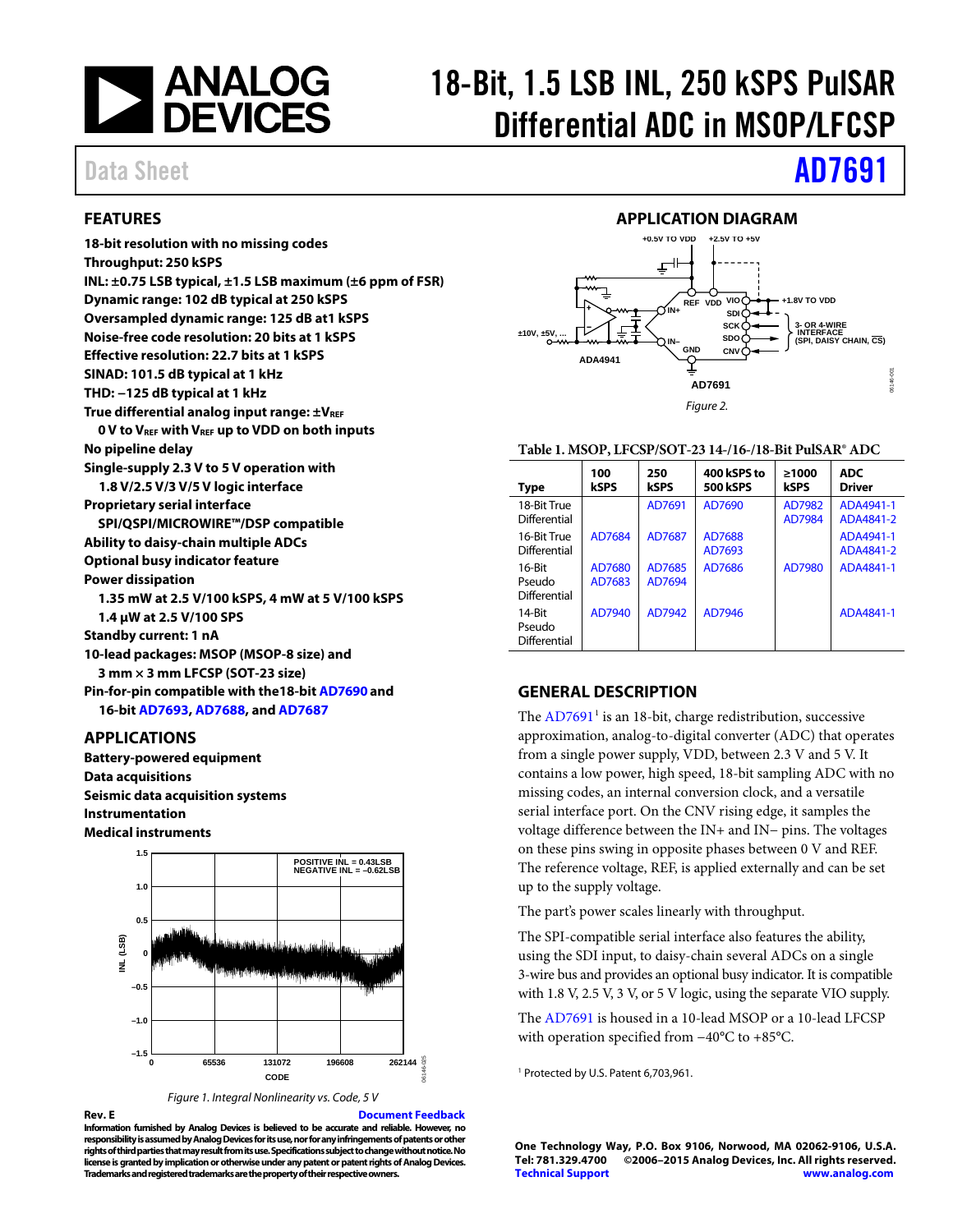# TABLE OF CONTENTS

## <span id="page-1-0"></span>**REVISION HISTORY**

| $6/15$ —Rev. D to Rev. E                                 |
|----------------------------------------------------------|
|                                                          |
| Change to CS Mode, 3-Wire with Busy Indicator Section 19 |
| Change to CS Mode, 4-Wire with Busy Indicator Section 21 |
|                                                          |

## **7/14—Rev. C to Rev. D**

| Changed QFN (LFCSP) to LFCSP  Throughout                |  |
|---------------------------------------------------------|--|
|                                                         |  |
|                                                         |  |
|                                                         |  |
| Changes to Evaluating the AD7691 Performance Section 24 |  |
|                                                         |  |
|                                                         |  |

## **3/12—Rev. B to Rev. C**

### **7/11—Rev. A to Rev. B**

| Changes to Common-Mode Input Range Min Parameter  3 |  |
|-----------------------------------------------------|--|
|                                                     |  |
|                                                     |  |

| CS Mode, 3-Wire Without Busy Indicator  18 |  |
|--------------------------------------------|--|
|                                            |  |
|                                            |  |
|                                            |  |
|                                            |  |
|                                            |  |
|                                            |  |
|                                            |  |
|                                            |  |
|                                            |  |
|                                            |  |

## **11/07—Rev. 0 to Rev. A**

| Deleted QFN Package in Development References Universal   |
|-----------------------------------------------------------|
| Changes to Features, Applications, Figure 1 and Figure 21 |
|                                                           |
|                                                           |
|                                                           |
|                                                           |
|                                                           |
|                                                           |
|                                                           |
|                                                           |
|                                                           |
|                                                           |
|                                                           |
|                                                           |
|                                                           |

**7/06—Revision 0: Initial Version**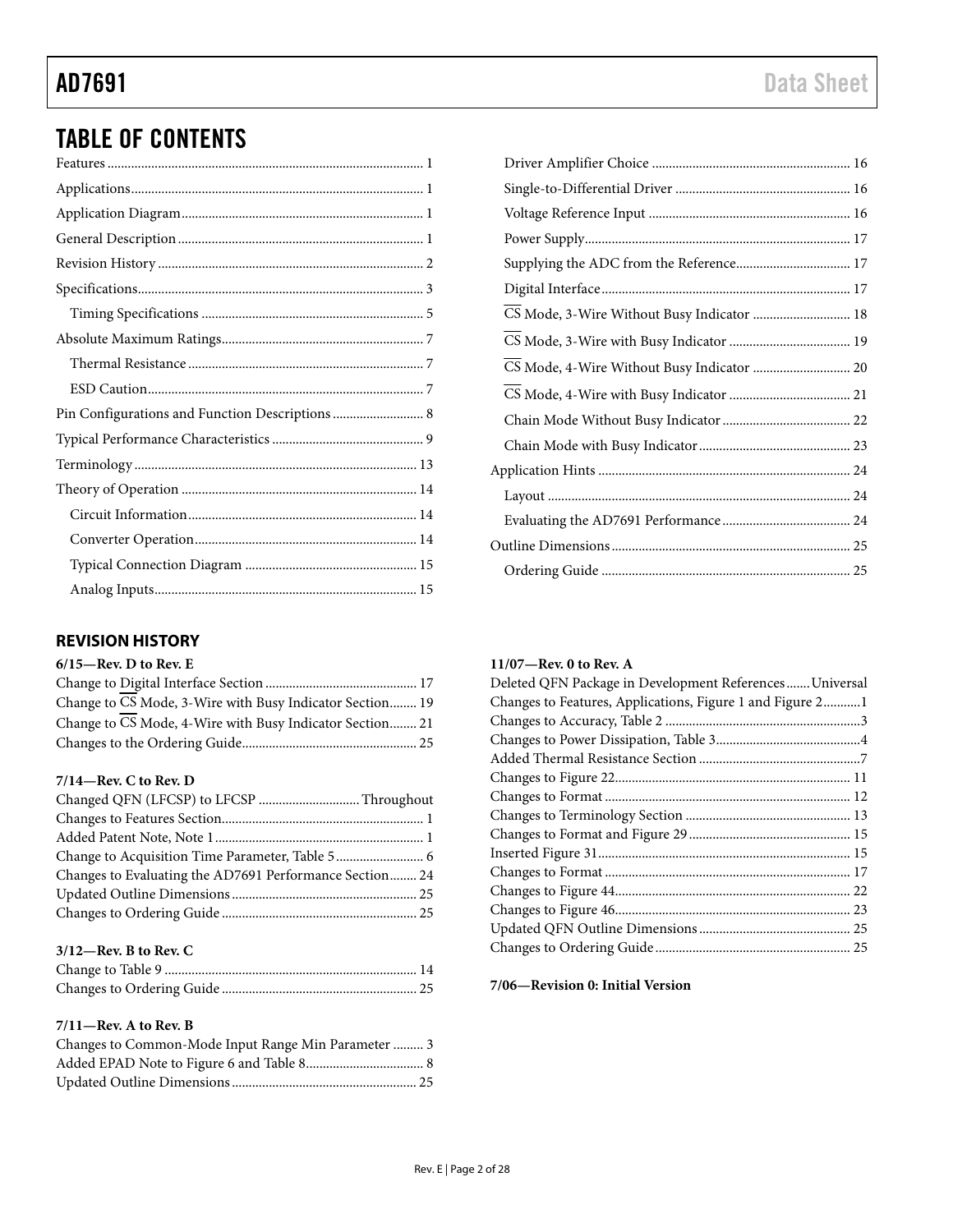# <span id="page-2-0"></span>SPECIFICATIONS

VDD = 2.3 V to 5.25 V, VIO = 2.3 V to VDD,  $V_{REF}$  = VDD, all specifications  $T_{MIN}$  to  $T_{MAX}$ , unless otherwise noted.

#### **Table 2.**

| <b>Parameter</b>                        | <b>Conditions/Comments</b>          | Min                      | <b>Typ</b>         | <b>Max</b>        | Unit             |
|-----------------------------------------|-------------------------------------|--------------------------|--------------------|-------------------|------------------|
| <b>RESOLUTION</b>                       |                                     | 18                       |                    |                   | <b>Bits</b>      |
| <b>ANALOG INPUT</b>                     |                                     |                          |                    |                   |                  |
| Voltage Range, VIN                      | $IN + - (IN -)$                     | $-V_{\text{REF}}$        |                    | $+VREF$           | $\vee$           |
| Absolute Input Voltage                  | $IN+$ , $IN-$                       | $-0.1$                   |                    | $V_{REF} + 0.1$   | v                |
| Common-Mode Input Range                 | $IN+$ , $IN-$                       | $V_{\text{RFE}}/2 - 0.1$ | $V_{\text{REF}}/2$ | $V_{REF}/2 + 0.1$ | v                |
| Analog Input CMRR                       | $f_{IN}$ = 250 kHz                  |                          | 65                 |                   | dB               |
| Leakage Current at 25°C                 | Acquisition phase                   |                          | 1                  |                   | nA               |
| Input Impedance <sup>1</sup>            |                                     |                          |                    |                   |                  |
| <b>THROUGHPUT</b>                       |                                     |                          |                    |                   |                  |
| <b>Conversion Rate</b>                  | $VDD = 4.5 V$ to 5.25 V             | 0                        |                    | 250               | kSPS             |
|                                         | $VDD = 2.3 V to 4.5 V$              | 0                        |                    | 180               | kSPS             |
| <b>Transient Response</b>               | Full-scale step                     |                          |                    | 1.8               | μs               |
| <b>ACCURACY</b>                         |                                     |                          |                    |                   |                  |
| No Missing Codes                        |                                     | 18                       |                    |                   | <b>Bits</b>      |
| <b>Integral Linearity Error</b>         |                                     | $-1.5$                   | ±0.75              | $+1.5$            | LSB <sup>2</sup> |
| <b>Differential Linearity Error</b>     |                                     | $-1$                     | ±0.5               | $+1.25$           | LSB <sup>2</sup> |
| <b>Transition Noise</b>                 | $REF = VDD = 5V$                    |                          | 0.75               |                   | LSB <sup>2</sup> |
| Gain Error <sup>3</sup>                 | $VDD = 4.5 V$ to 5.25 V             | $-40$                    | ±2                 | $+40$             | LSB <sup>2</sup> |
|                                         | $VDD = 2.3 V to 4.5 V$              | $-80$                    | ±2                 | $+80$             | LSB <sup>2</sup> |
| Gain Error Temperature Drift            |                                     |                          | ±0.3               |                   | ppm/°C           |
| Zero Error <sup>3</sup>                 | $VDD = 4.5 V$ to 5.25 V             | $-0.8$                   | ±0.1               | $+0.8$            | mV               |
|                                         | $VDD = 2.3 V to 4.5 V$              | $-3.5$                   | ±0.7               | $+3.5$            | mV               |
| Zero Temperature Drift                  |                                     |                          | ±0.3               |                   | ppm/°C           |
| Power Supply Sensitivity                | $VDD = 5 V \pm 5%$                  |                          | ±0.25              |                   | LSB <sup>2</sup> |
| AC ACCURACY <sup>4</sup>                |                                     |                          |                    |                   |                  |
| Dynamic Range                           | $V_{REF} = 5 V$                     | 101                      | 102                |                   | dB               |
| Oversampled Dynamic Range <sup>5</sup>  | $f_{IN} = 1$ kSPS                   |                          | 125                |                   | dB               |
| Signal-to-Noise                         | $f_{IN} = 1$ kHz, $V_{REF} = 5$ V   | 100                      | 101.5              |                   | dB               |
|                                         | $f_{IN} = 1$ kHz, $V_{REF} = 2.5$ V | 95                       | 96.5               |                   | dB               |
| Spurious-Free Dynamic Range             | $f_{IN} = 1$ kHz, $V_{REF} = 5$ V   |                          | $-125$             |                   | dB               |
| <b>Total Harmonic Distortion</b>        | $f_{IN} = 1$ kHz, $V_{REF} = 5$ V   |                          | $-118$             |                   | dB               |
| Signal-to-(Noise + Distortion)          | $f_{IN} = 1$ kHz, $V_{REF} = 5$ V   | 100                      | 101.5              |                   | dB               |
|                                         | $f_{IN} = 1$ kHz, $V_{REF} = 2.5$ V | 95                       | 96.5               |                   | dB               |
| Intermodulation Distortion <sup>6</sup> |                                     |                          | 115                |                   | dB               |

<sup>1</sup> See th[e Analog Inputs](#page-14-1) section.

 $^2$  LSB means least significant bit. With the  $\pm 5$  V input range, one LSB is 38.15  $\mu$ V.

 $3$  See th[e Terminology](#page-12-0) section. These specifications include full temperature range variation but not the error contribution from the external reference.

<sup>4</sup> All ac accuracy specifications in dB are referred to a full-scale input FSR. Tested with an input signal at 0.5 dB below full scale, unless otherwise specified. <sup>5</sup> Dynamic range obtained by oversampling the ADC running at a throughput fs of 250 kSPS, followed by postdigital filtering with an output word rate fo.

 $6 f_{\text{IN1}} = 21.4 \text{ kHz}$  and  $f_{\text{IN2}} = 18.9 \text{ kHz}$ , with each tone at -7 dB below full scale.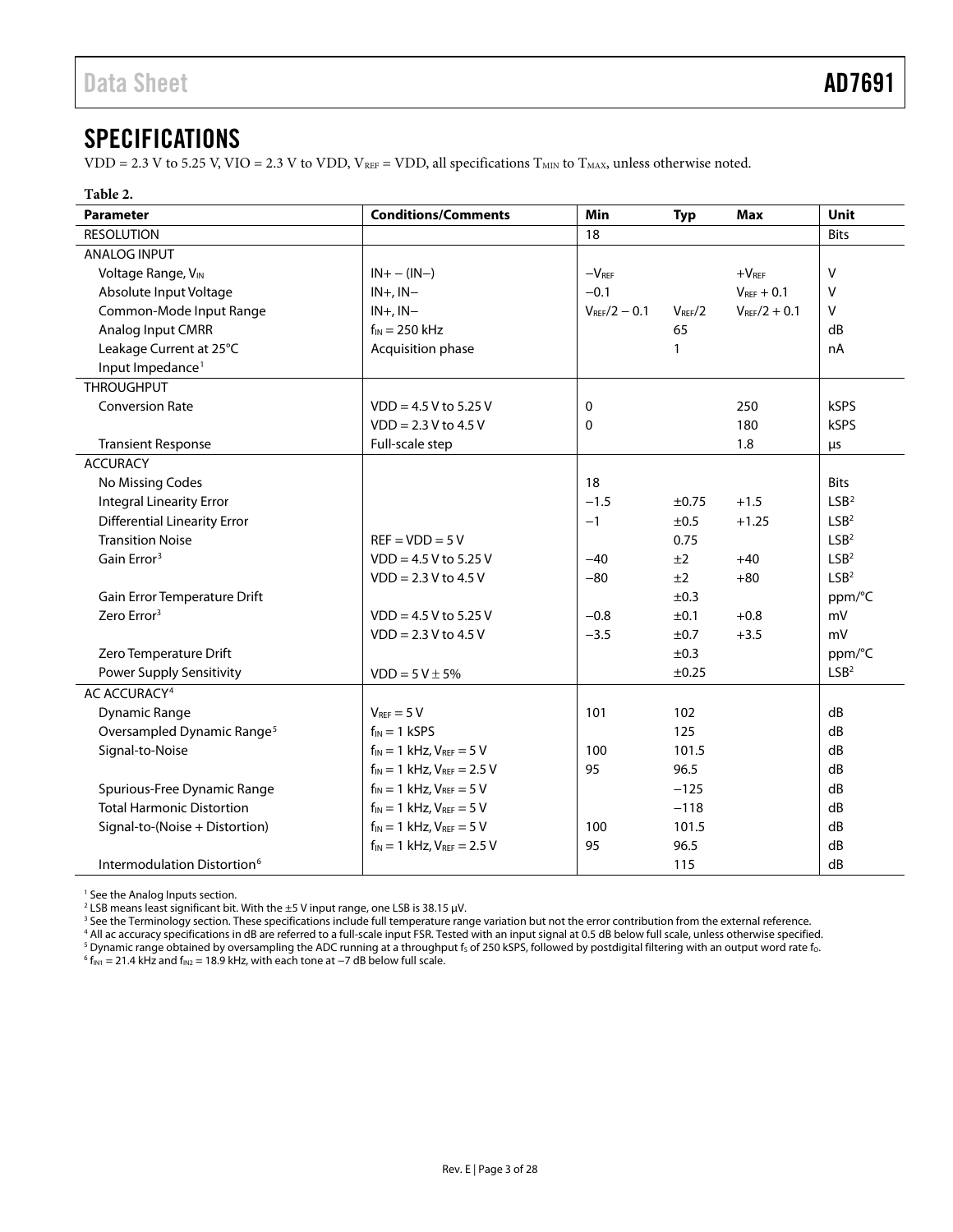VDD = 2.3 V to 5.25 V, VIO = 2.3 V to VDD,  $V_{REF}$  = VDD, all specifications  $T_{MIN}$  to  $T_{MAX}$ , unless otherwise noted.

| Table 3.                        |                                        |                  |              |                   |              |
|---------------------------------|----------------------------------------|------------------|--------------|-------------------|--------------|
| <b>Parameter</b>                | <b>Conditions/Comments</b>             | Min              | <b>Typ</b>   | <b>Max</b>        | Unit         |
| <b>REFERENCE</b>                |                                        |                  |              |                   |              |
| Voltage Range                   |                                        | 0.5              |              | $VDD + 0.3$       | V            |
| <b>Load Current</b>             | 250 kSPS, REF = $5V$                   |                  | 60           |                   | μA           |
| <b>SAMPLING DYNAMICS</b>        |                                        |                  |              |                   |              |
| -3 dB Input Bandwidth           |                                        |                  | 2            |                   | <b>MHz</b>   |
| <b>Aperture Delay</b>           | $VDD = 5V$                             |                  | 2.5          |                   | ns           |
| <b>DIGITAL INPUTS</b>           |                                        |                  |              |                   |              |
| Logic Levels                    |                                        |                  |              |                   |              |
| $V_{\text{IL}}$                 |                                        | $-0.3$           |              | $+0.3 \times$ VIO | v            |
| V <sub>IH</sub>                 |                                        | $0.7 \times$ VIO |              | $VIO + 0.3$       | v            |
| Iц.                             |                                        | $-1$             |              | $+1$              | μA           |
| Iн                              |                                        | $-1$             |              | $+1$              | μA           |
| <b>DIGITAL OUTPUTS</b>          |                                        |                  |              |                   |              |
| Data Format                     | Serial 18-bit, twos complement         |                  |              |                   |              |
| Pipeline Delay <sup>1</sup>     |                                        |                  |              |                   |              |
| $V_{OL}$                        | $I_{SINK} = +500 \mu A$                |                  |              | 0.4               | $\vee$       |
| <b>V<sub>OH</sub></b>           | $I_{\text{SOWRCE}} = -500 \mu A$       | $VIO - 0.3$      |              |                   | $\vee$       |
| POWER SUPPLIES                  |                                        |                  |              |                   |              |
| <b>VDD</b>                      | Specified performance                  | 2.3              |              | 5.25              | v            |
| <b>VIO</b>                      | Specified performance                  | 2.3              |              | $VDD + 0.3$       | v            |
| VIO Range                       |                                        | 1.8              |              | $VDD + 0.3$       | v            |
| Standby Current <sup>2, 3</sup> | VDD and VIO = 5 V, $T_A = 25^{\circ}C$ |                  | $\mathbf{1}$ | 50                | nA           |
| Power Dissipation               | VDD = 2.5 V, 100 SPS throughput        |                  | 1.4          |                   | μW           |
|                                 | VDD = 2.5 V, 100 kSPS throughput       |                  | 1.35         |                   | mW           |
|                                 | VDD = 2.5 V, 180 kSPS throughput       |                  | 2.4          |                   | mW           |
|                                 | VDD = 5 V, 100 kSPS throughput         |                  | 4.24         | 5                 | mW           |
|                                 | VDD = 5 V, 250 kSPS throughput         |                  | 10.6         | 12.5              | mW           |
| <b>Energy per Conversion</b>    |                                        |                  | 50           |                   | nJ/sample    |
| TEMPERATURE RANGE <sup>4</sup>  |                                        |                  |              |                   |              |
| Specified Performance           | <b>TMIN to TMAX</b>                    | $-40$            |              | $+85$             | $^{\circ}$ C |

<sup>1</sup> Conversion results are available immediately after completed conversion.<br><sup>2</sup> With all digital inputs forced to VIO or GND as required.

<sup>3</sup> During acquisition phase.

<sup>4</sup> Contact an Analog Devices, Inc., sales representative for the extended temperature range.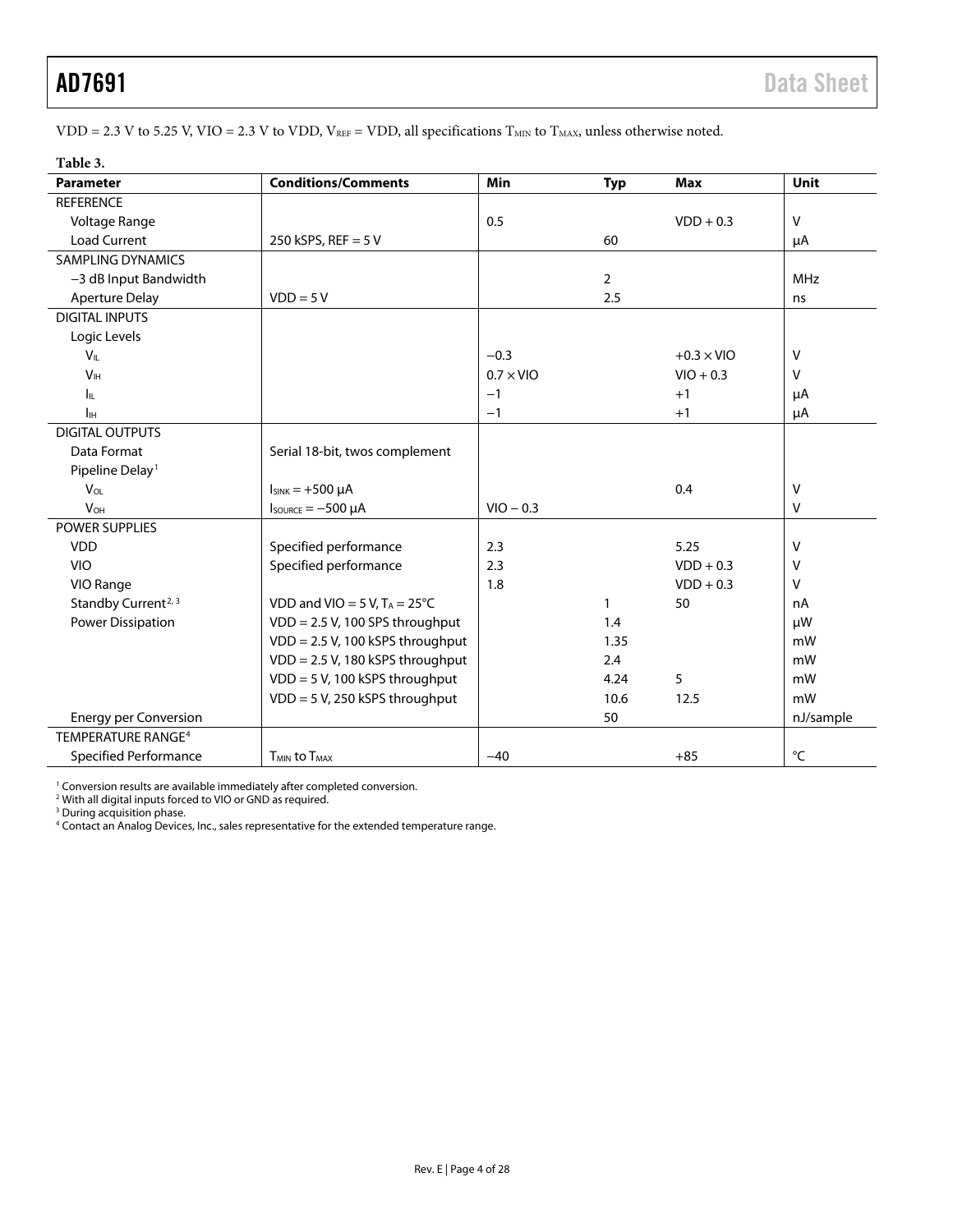# <span id="page-4-0"></span>**TIMING SPECIFICATIONS**

VDD = 4.5 V to 5.25 V, VIO = 2.3 V to VDD,  $V_{REF}$  = VDD, all specifications  $T_{MIN}$  to  $T_{MAX}$ , unless otherwise noted.<sup>1</sup>

| Table 4.                                                                 |                          |                |            |            |             |
|--------------------------------------------------------------------------|--------------------------|----------------|------------|------------|-------------|
| <b>Parameter</b>                                                         | Symbol                   | Min            | <b>Typ</b> | <b>Max</b> | <b>Unit</b> |
| Conversion Time: CNV Rising Edge to Data Available                       | tconv                    | 0.5            |            | 2.2        | μs          |
| <b>Acquisition Time</b>                                                  | t <sub>ACQ</sub>         | 1.8            |            |            | μs          |
| <b>Time Between Conversions</b>                                          | tcyc                     | 4              |            |            | $\mu$ s     |
| CNV Pulse Width (CS Mode)                                                | t <sub>CNVH</sub>        | 10             |            |            | ns          |
| SCK Period (CS Mode)                                                     | t <sub>SCK</sub>         | 15             |            |            | ns          |
| SCK Period (Chain Mode)                                                  | tsck                     |                |            |            |             |
| VIO Above 4.5 V                                                          |                          | 17             |            |            | ns          |
| VIO Above 3 V                                                            |                          | 18             |            |            | ns          |
| VIO Above 2.7 V                                                          |                          | 19             |            |            | ns          |
| VIO Above 2.3 V                                                          |                          | 20             |            |            | ns          |
| <b>SCK Low Time</b>                                                      | tsckl                    | $\overline{7}$ |            |            | ns          |
| <b>SCK High Time</b>                                                     | tsckh                    | $\overline{7}$ |            |            | ns          |
| SCK Falling Edge to Data Remains Valid                                   | <b>t</b> <sub>HSDO</sub> | 4              |            |            | ns          |
| SCK Falling Edge to Data Valid Delay                                     | t <sub>DSDO</sub>        |                |            |            |             |
| VIO Above 4.5 V                                                          |                          |                |            | 14         | ns          |
| VIO Above 3 V                                                            |                          |                |            | 15         | ns          |
| VIO Above 2.7 V                                                          |                          |                |            | 16         | ns          |
| VIO Above 2.3 V                                                          |                          |                |            | 17         | ns          |
| CNV or SDI Low to SDO D17 MSB Valid (CS Mode)                            | t <sub>FN</sub>          |                |            |            |             |
| VIO Above 4.5 V                                                          |                          |                |            | 15         | ns          |
| VIO Above 2.7 V                                                          |                          |                |            | 18         | ns          |
| VIO Above 2.3 V                                                          |                          |                |            | 22         | ns          |
| CNV or SDI High or Last SCK Falling Edge to SDO High Impedance (CS Mode) | t <sub>DIS</sub>         |                |            | 25         | ns          |
| SDI Valid Setup Time from CNV Rising Edge (CS Mode)                      | tsspicnv                 | 15             |            |            | ns          |
| SDI Valid Hold Time from CNV Rising Edge (CS Mode)                       | t <sub>HSDICNV</sub>     | 0              |            |            | ns          |
| SCK Valid Setup Time from CNV Rising Edge (Chain Mode)                   | tssckcnv                 | 5              |            |            | ns          |
| SCK Valid Hold Time from CNV Rising Edge (Chain Mode)                    | t <sub>HSCKCNV</sub>     | 10             |            |            | ns          |
| SDI Valid Setup Time from SCK Falling Edge (Chain Mode)                  | tssdisck                 | 3              |            |            | ns          |
| SDI Valid Hold Time from SCK Falling Edge (Chain Mode)                   | t <sub>HSDISCK</sub>     | 4              |            |            | ns          |
| SDI High to SDO High (Chain Mode with Busy Indicator)                    | t <sub>DSDOSDI</sub>     |                |            |            |             |
| VIO Above 4.5 V                                                          |                          |                |            | 15         | ns          |
| VIO Above 2.3 V                                                          |                          |                |            | 26         | ns          |

<sup>1</sup> Se[e Figure 3](#page-5-0) an[d Figure 4](#page-5-1) for load conditions.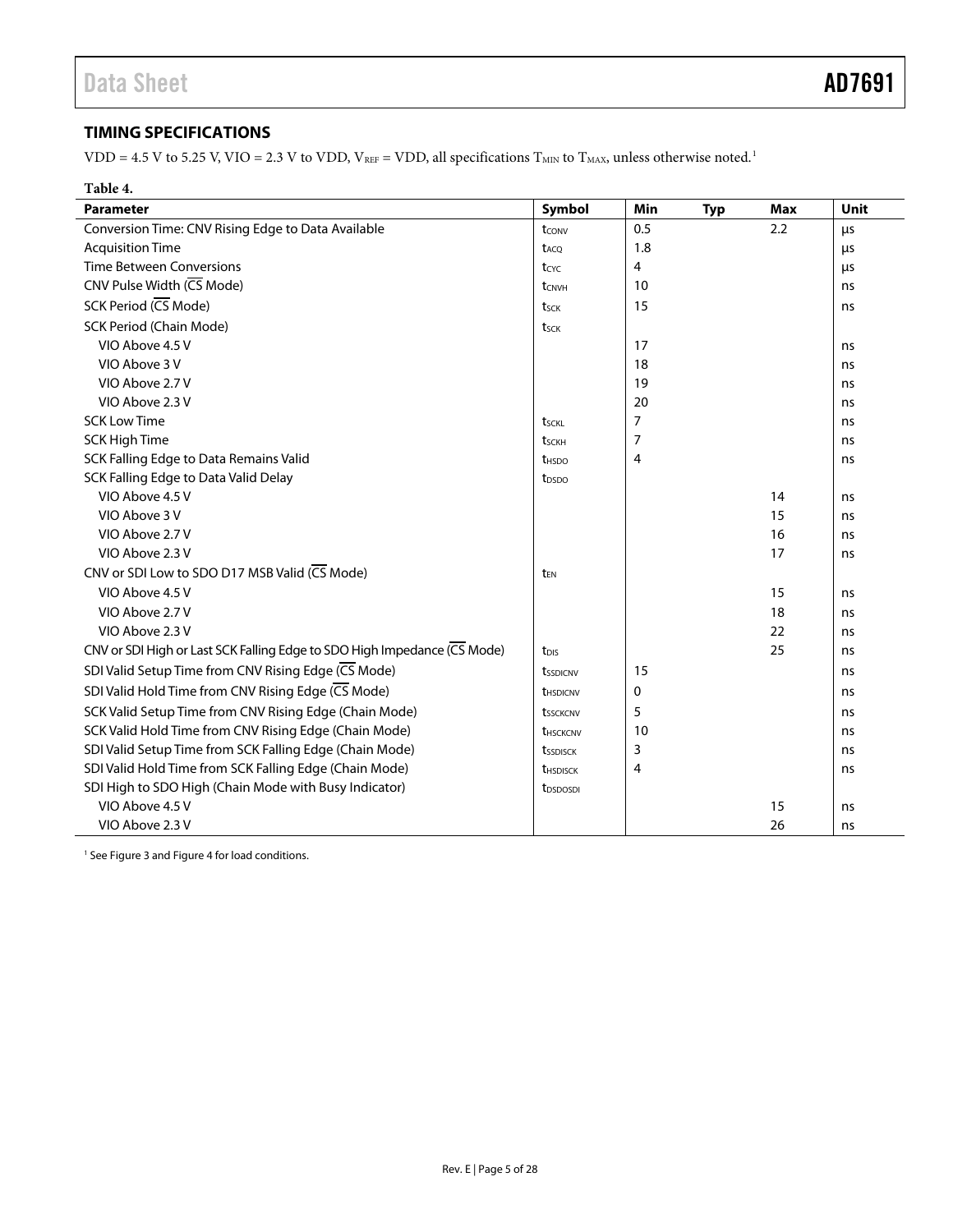VDD = 2.3 V to 4.5 V, VIO = 2.3 V to VDD,  $V_{REF}$  = VDD, all specifications  $T_{MIN}$  to  $T_{MAX}$ , unless otherwise noted.<sup>1</sup>

| Table 5.                                                                 |                        |     |            |     |      |
|--------------------------------------------------------------------------|------------------------|-----|------------|-----|------|
| <b>Parameter</b>                                                         | Symbol                 | Min | <b>Typ</b> | Max | Unit |
| Conversion Time: CNV Rising Edge to Data Available                       | tconv                  | 0.5 |            | 3.7 | μs   |
| <b>Acquisition Time</b>                                                  | t <sub>ACO</sub>       | 1.8 |            |     | μs   |
| <b>Time Between Conversions</b>                                          | tcyc                   | 5.5 |            |     | μs   |
| CNV Pulse Width (CS Mode)                                                | tCNVH                  | 10  |            |     | ns   |
| SCK Period $(\overline{\mathsf{CS}}\,\mathsf{Mode})$                     | tsck                   | 25  |            |     | ns   |
| SCK Period (Chain Mode)                                                  | t <sub>sck</sub>       |     |            |     |      |
| VIO Above 3 V                                                            |                        | 29  |            |     | ns   |
| VIO Above 2.7 V                                                          |                        | 35  |            |     | ns   |
| VIO Above 2.3 V                                                          |                        | 40  |            |     | ns   |
| <b>SCK Low Time</b>                                                      | t <sub>sckl</sub>      | 12  |            |     | ns   |
| SCK High Time                                                            | tsckh                  | 12  |            |     | ns   |
| SCK Falling Edge to Data Remains Valid                                   | t <sub>HSDO</sub>      | 5   |            |     | ns   |
| SCK Falling Edge to Data Valid Delay                                     | t <sub>DSDO</sub>      |     |            |     |      |
| VIO Above 3 V                                                            |                        |     |            | 24  | ns   |
| VIO Above 2.7 V                                                          |                        |     |            | 30  | ns   |
| VIO Above 2.3 V                                                          |                        |     |            | 35  | ns   |
| CNV or SDI Low to SDO D17 MSB Valid (CS Mode)                            | t <sub>EN</sub>        |     |            |     |      |
| VIO Above 2.7 V                                                          |                        |     |            | 18  | ns   |
| VIO Above 2.3 V                                                          |                        |     |            | 22  | ns   |
| CNV or SDI High or Last SCK Falling Edge to SDO High Impedance (CS Mode) | t <sub>DIS</sub>       |     |            | 25  | ns   |
| SDI Valid Setup Time from CNV Rising Edge (CS Mode)                      | tssdicnv               | 30  |            |     | ns   |
| SDI Valid Hold Time from CNV Rising Edge (CS Mode)                       | thSDICNV               | 0   |            |     | ns   |
| SCK Valid Setup Time from CNV Rising Edge (Chain Mode)                   | tssckcnv               | 5   |            |     | ns   |
| SCK Valid Hold Time from CNV Rising Edge (Chain Mode)                    | <b><i>UHSCKCNV</i></b> | 8   |            |     | ns   |
| SDI Valid Setup Time from SCK Falling Edge (Chain Mode)                  | tssdisck               | 8   |            |     | ns   |
| SDI Valid Hold Time from SCK Falling Edge (Chain Mode)                   | <b><i>UHSDISCK</i></b> | 10  |            |     | ns   |
| SDI High to SDO High (Chain Mode with Busy Indicator)                    | t <sub>DSDOSDI</sub>   |     |            | 36  |      |

<sup>1</sup> Se[e Figure 3](#page-5-0) an[d Figure 4](#page-5-1) for load conditions.



<span id="page-5-0"></span>*Figure 3. Load Circuit for Digital Interface Timing Figure 4. Voltage Levels for Timing*



<span id="page-5-1"></span>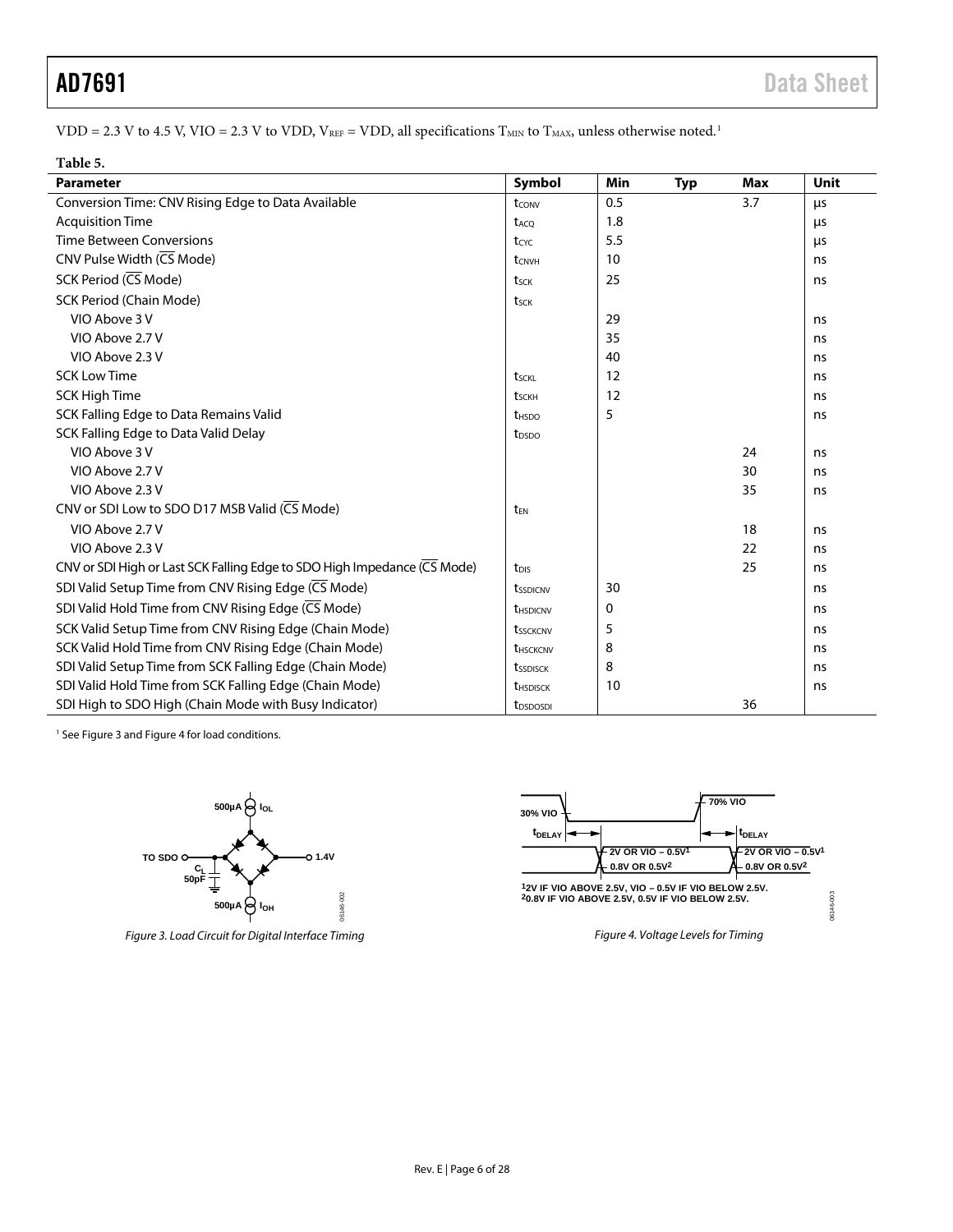# <span id="page-6-0"></span>ABSOLUTE MAXIMUM RATINGS

#### **Table 6.**

| <b>Parameter</b>                           | Rating                              |  |  |
|--------------------------------------------|-------------------------------------|--|--|
| Analog Inputs $(IN+$ , $IN-)$ <sup>1</sup> | $GND - 0.3 V$ to $VDD + 0.3 V$      |  |  |
|                                            | $or +130 \text{ mA}$                |  |  |
| <b>RFF</b>                                 | $GND - 0.3 V$ to $VDD + 0.3 V$      |  |  |
| Supply Voltages                            |                                     |  |  |
| VDD, VIO to GND                            | $-0.3$ V to $+7$ V                  |  |  |
| VDD to VIO                                 | $+7V$                               |  |  |
| Digital Inputs to GND                      | $-0.3$ V to VIO + 0.3 V             |  |  |
| Digital Outputs to GND                     | $-0.3$ V to VIO + 0.3 V             |  |  |
| Storage Temperature Range                  | $-65^{\circ}$ C to $+150^{\circ}$ C |  |  |
| Junction Temperature                       | $150^{\circ}$ C                     |  |  |
| Lead Temperature Range                     | JEDEC J-STD-20                      |  |  |

<sup>1</sup> See th[e Analog Inputs](#page-14-1) section.

Stresses at or above those listed under Absolute Maximum Ratings may cause permanent damage to the product. This is a stress rating only; functional operation of the product at these or any other conditions above those indicated in the operational section of this specification is not implied. Operation beyond the maximum operating conditions for extended periods may affect product reliability.

## <span id="page-6-1"></span>*Thermal Resistance*

 $\theta_{JA}$  is specified for the worst-case conditions, that is, a device soldered in a circuit board for surface-mount packages.

#### **Table 7. Thermal Resistance**

| Package Type  | $\theta_{JA}$ | $\theta$ Jc | Unit |
|---------------|---------------|-------------|------|
| 10-Lead MSOP  | 200           | 44          | °C/W |
| 10-Lead LFCSP |               | 6.5         | °C/W |

## <span id="page-6-2"></span>**ESD CAUTION**



ESD (electrostatic discharge) sensitive device. Charged devices and circuit boards can discharge without detection. Although this product features patented or proprietary protection circuitry, damage may occur on devices subjected to high energy ESD. Therefore, proper ESD precautions should be taken to avoid performance degradation or loss of functionality.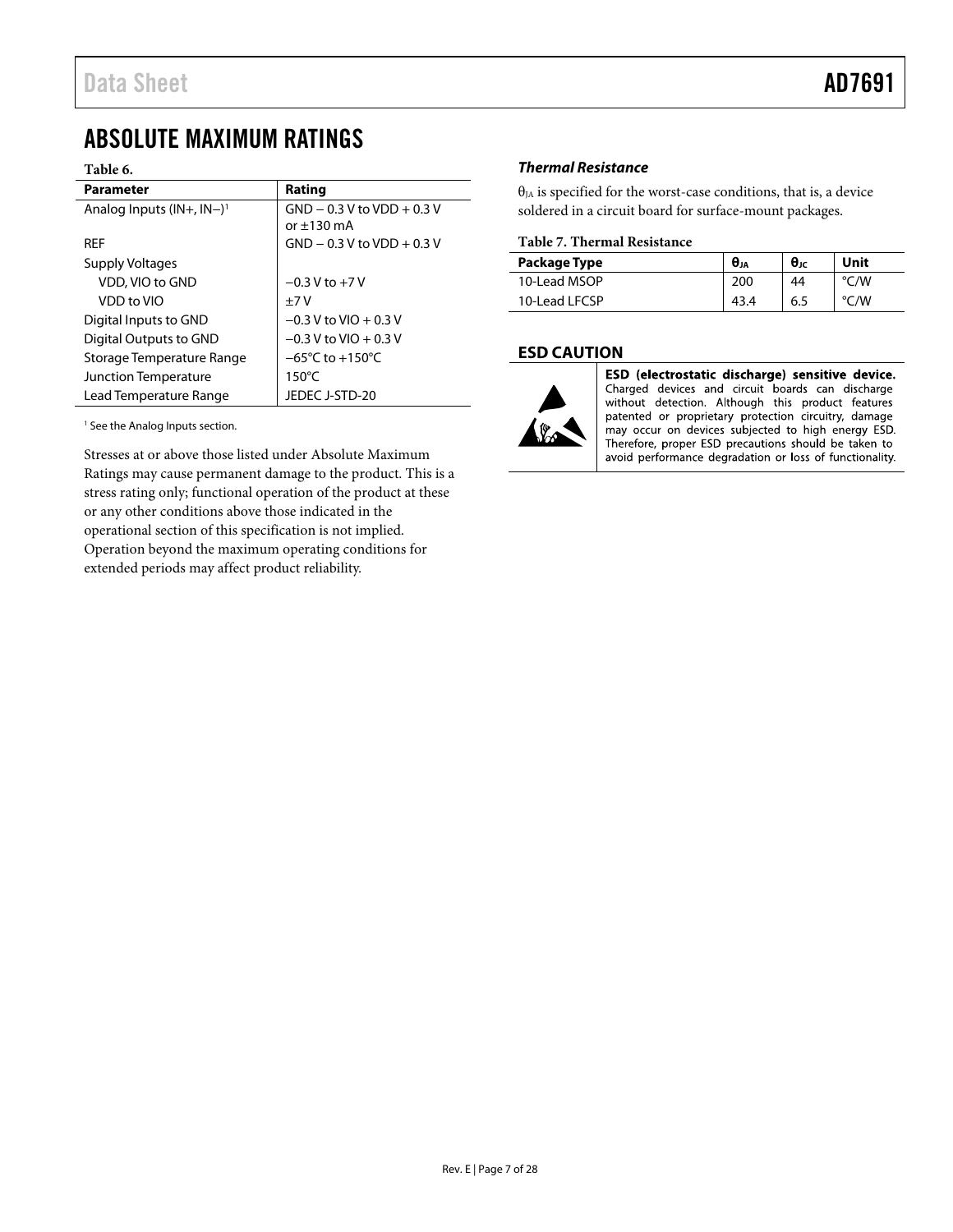# <span id="page-7-0"></span>PIN CONFIGURATIONS AND FUNCTION DESCRIPTIONS





#### **Table 8. Pin Function Descriptions**

| Pin No.        | <b>Mnemonic</b> | Type <sup>1</sup> | <b>Description</b>                                                                                                                                                                                                                                                                                                                                                                                 |
|----------------|-----------------|-------------------|----------------------------------------------------------------------------------------------------------------------------------------------------------------------------------------------------------------------------------------------------------------------------------------------------------------------------------------------------------------------------------------------------|
|                | <b>REF</b>      | AI                | Reference Input Voltage. The REF range is from 0.5 V to VDD. It is referred to the GND pin.<br>This pin should be decoupled closely to the pin with a 10 µF capacitor.                                                                                                                                                                                                                             |
| $\overline{2}$ | <b>VDD</b>      | P                 | Power Supply.                                                                                                                                                                                                                                                                                                                                                                                      |
| 3              | $IN +$          | AI                | Differential Positive Analog Input. Referenced to IN-. The input range for IN+ is between 0 V and VREF,<br>centered about V <sub>REF</sub> /2 and must be driven 180° out of phase with IN-.                                                                                                                                                                                                       |
| 4              | $IN-$           | AI                | Differential Negative Analog Input. Referenced to IN+. The input range for IN- is between 0 V and VREF,<br>centered about V <sub>REF</sub> /2 and must be driven 180° out of phase with IN+.                                                                                                                                                                                                       |
| 5              | <b>GND</b>      | P                 | Power Supply Ground.                                                                                                                                                                                                                                                                                                                                                                               |
| 6              | <b>CNV</b>      | <b>DI</b>         | Convert Input. This input has multiple functions. On its leading edge, it initiates the conversions and<br>selects the interface mode of the part, either chain or $\overline{CS}$ mode. In $\overline{CS}$ mode, it enables the SDO pin when<br>low. In chain mode, the data should be read when CNV is high.                                                                                     |
| 7              | <b>SDO</b>      | DO                | Serial Data Output. The conversion result is output on this pin. It is synchronized to SCK.                                                                                                                                                                                                                                                                                                        |
| 8              | <b>SCK</b>      | <b>DI</b>         | Serial Data Clock Input. When the part is selected, the conversion result is shifted out by this clock.                                                                                                                                                                                                                                                                                            |
| 9              | <b>SDI</b>      | <b>DI</b>         | Serial Data Input. This input provides multiple features. It selects the interface mode of the ADC as follows:<br>Chain mode is selected if SDI is low during the CNV rising edge. In this mode, SDI is used as a data input to<br>daisy-chain the conversion results of two or more ADCs onto a single SDO line. The digital data level on<br>SDI is output on SDO with a delay of 18 SCK cycles. |
|                |                 |                   | CS mode is selected if SDI is high during the CNV rising edge. In this mode, either SDI or CNV can enable<br>the serial output signals when low, and if SDI or CNV is low when the conversion is complete, the busy<br>indicator feature is enabled.                                                                                                                                               |
| 10             | <b>VIO</b>      | P                 | Input/Output Interface Digital Power. Nominally at the same supply as the host interface<br>(1.8 V, 2.5 V, 3 V, or 5 V).                                                                                                                                                                                                                                                                           |
|                | <b>EPAD</b>     |                   | Exposed Pad. The exposed pad is not connected internally. For increased reliability of the solder joints, it is<br>recommended that the pad be soldered to the ground plane.                                                                                                                                                                                                                       |

 $A = 1$  analog input, DI = digital input, DO = digital output, and P = power.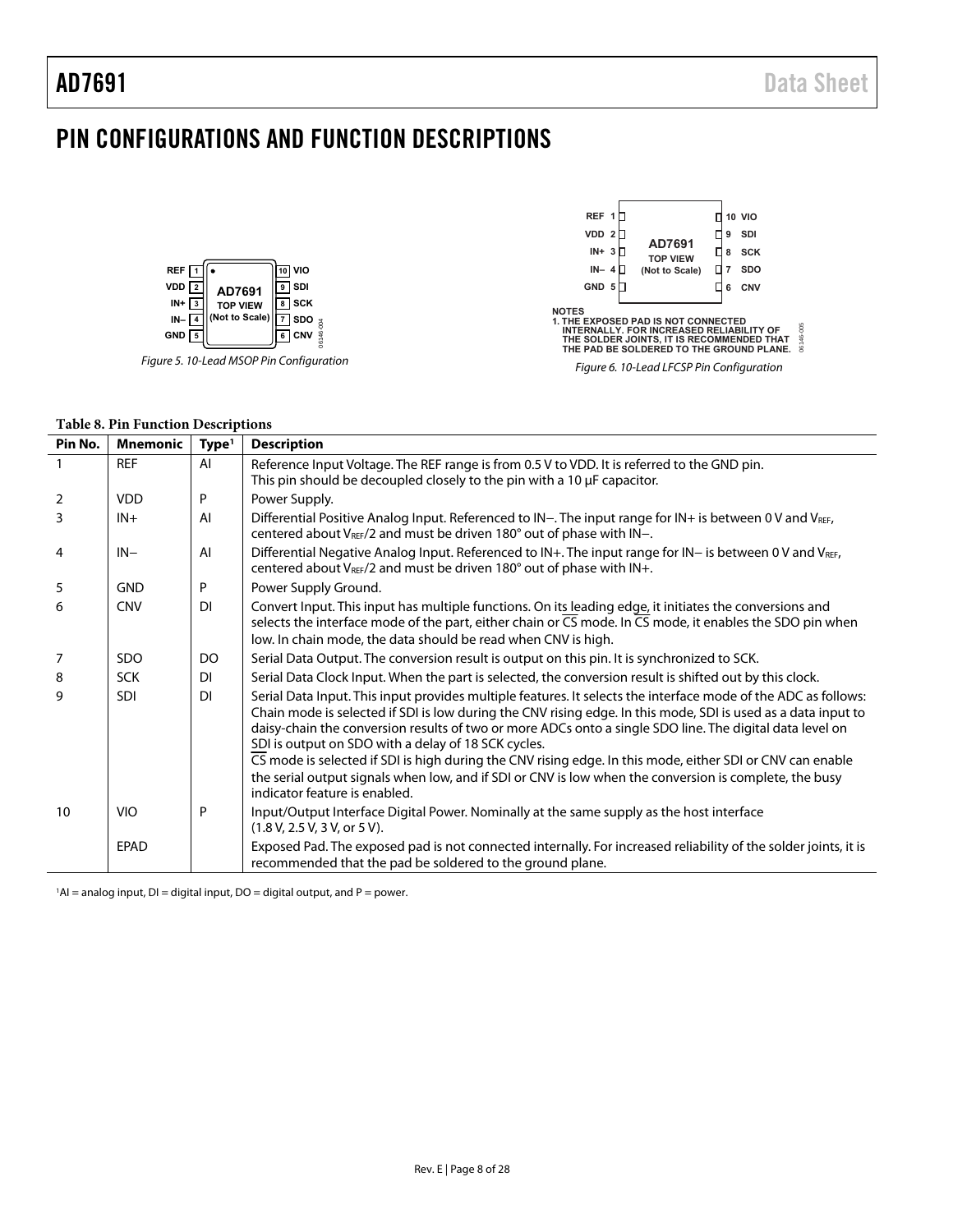# <span id="page-8-0"></span>TYPICAL PERFORMANCE CHARACTERISTICS



*Figure 8. Histogram of a DC Input at the Code Center, 5 V* 





*Figure 10. Differential Nonlinearity vs. Code, 5 V*





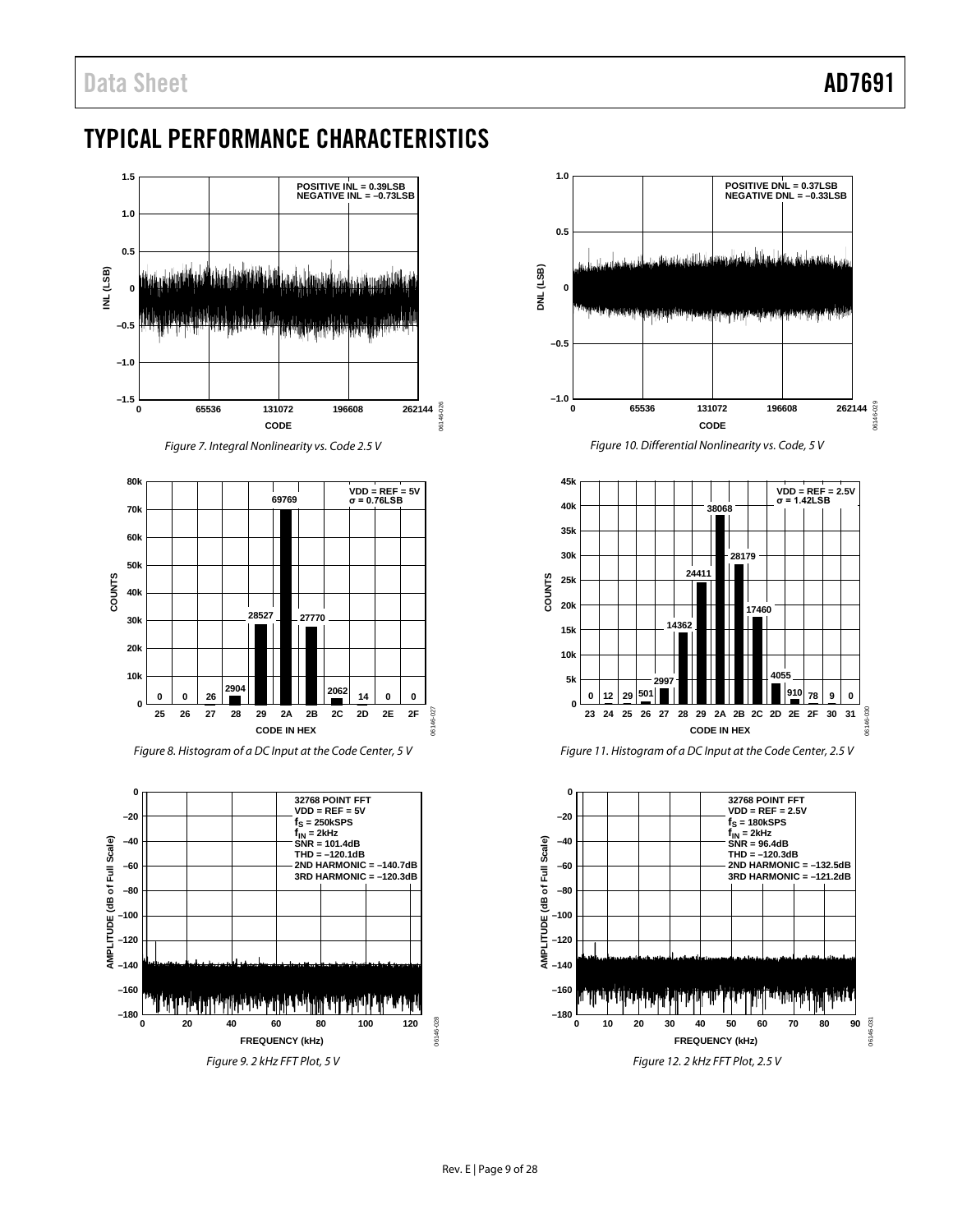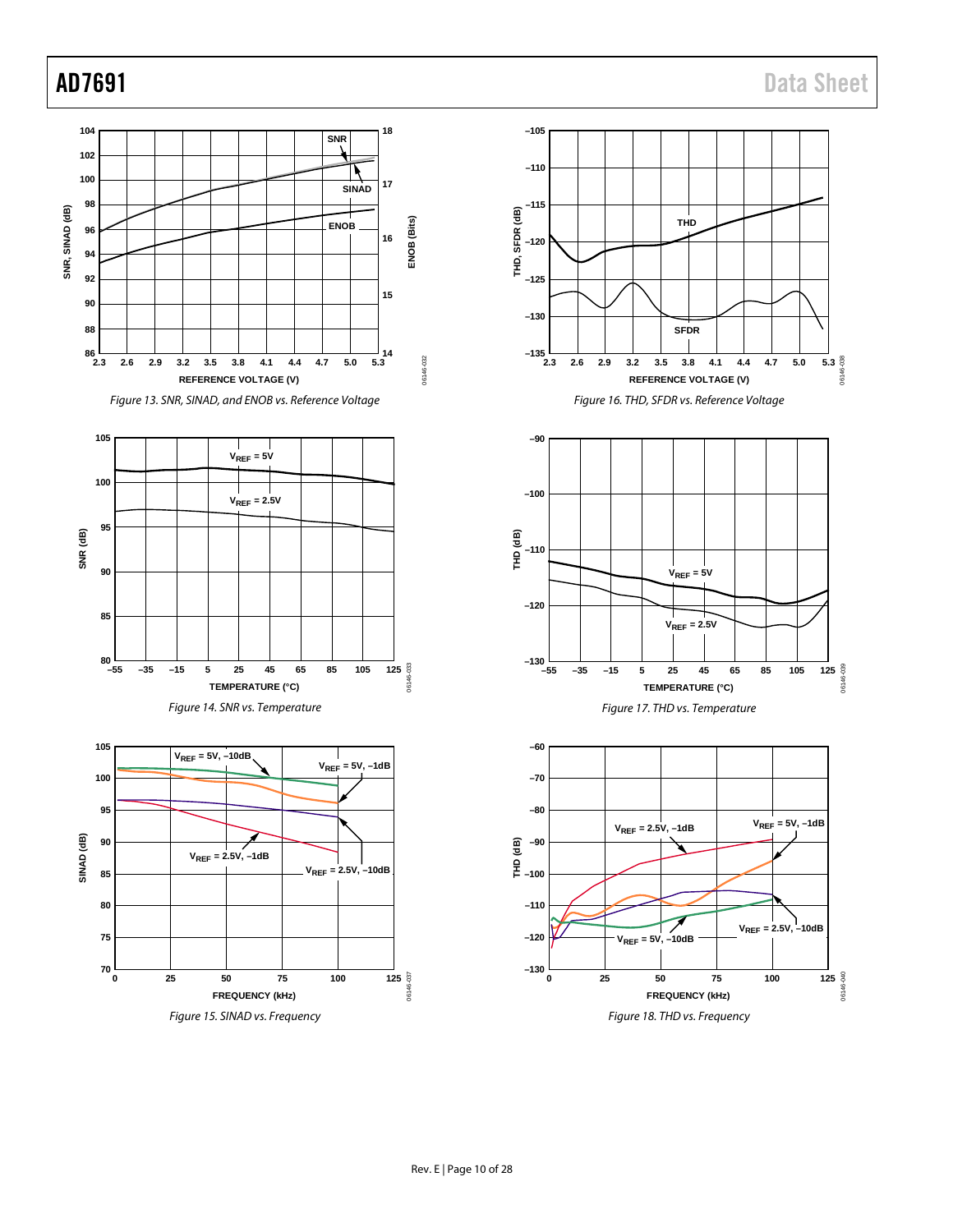# Data Sheet **AD7691**



*Figure 21. Operating Current vs. Supply*

06146-044

Σŕ,

06146-047

06146-034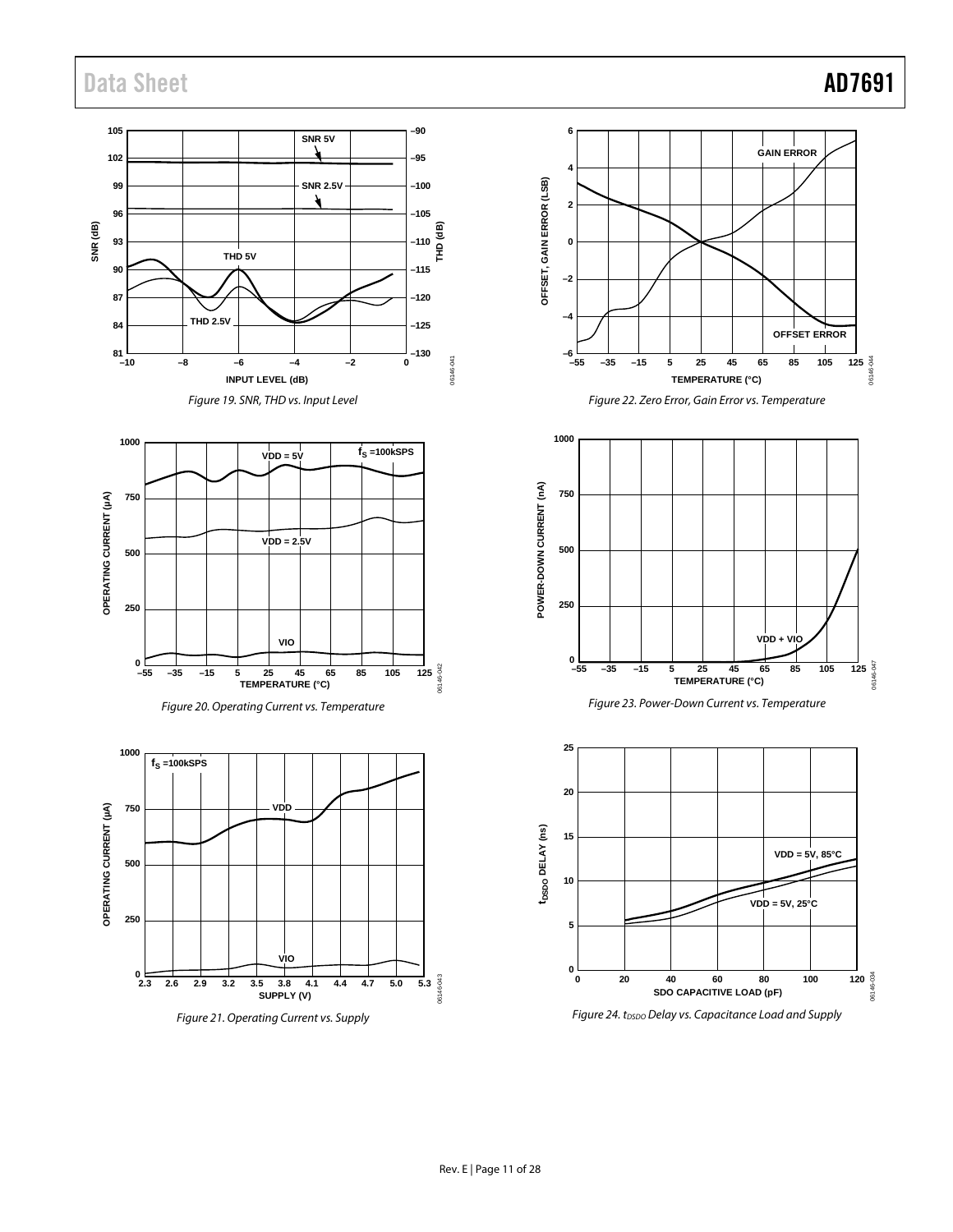<span id="page-11-0"></span>

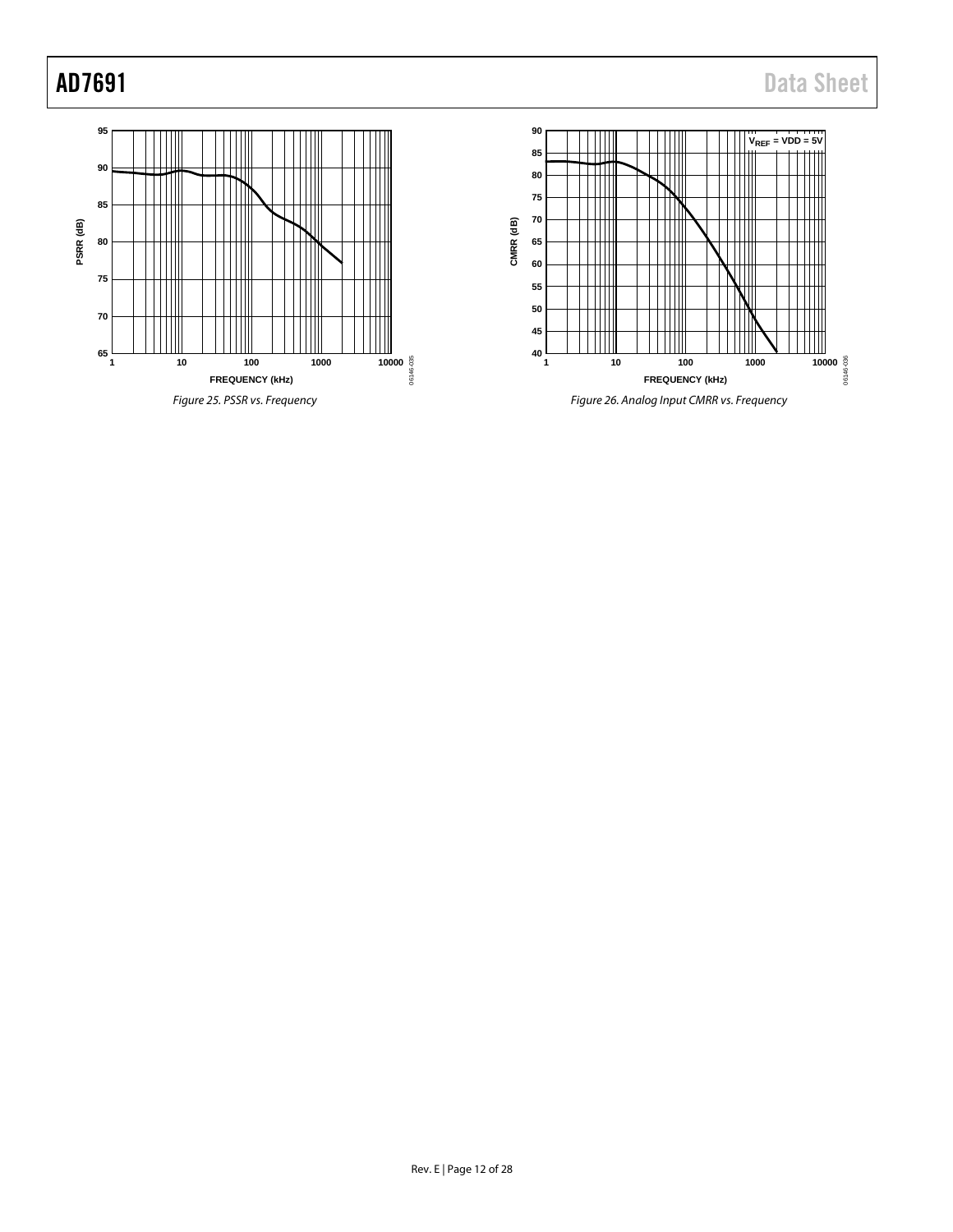# <span id="page-12-0"></span>**TERMINOLOGY**

### **Least Significant Bit (LSB)**

The least significant bit, or LSB, is the smallest increment that can be represented by a converter. For an analog-to-digital converter with *N* bits of resolution, the LSB expressed in volts is

$$
LSB(\mathbf{V}) = \frac{V_{INpp}}{2^N}
$$

### **Integral Nonlinearity Error (INL)**

INL refers to the deviation of each individual code from a line drawn from negative full scale through positive full scale. The point used as negative full scale occurs ½ LSB before the first code transition. Positive full scale is defined as a level 1½ LSB beyond the last code transition. The deviation is measured from the middle of each code to the true straight line (se[e Figure 28\)](#page-13-3).

### **Differential Nonlinearity Error (DNL)**

In an ideal ADC, code transitions are 1 LSB apart. DNL is the maximum deviation from this ideal value. It is often specified in terms of resolution for which no missing codes are guaranteed.

### **Zero Error**

Zero error is the difference between the ideal midscale voltage, that is, 0 V, from the actual voltage producing the midscale output code, that is, 0 LSB.

### **Gain Error**

The first transition (from 100 . . . 00 to 100 . . . 01) should occur at a level ½ LSB above nominal negative full scale (−4.999981 V for the ±5 V range). The last transition (from 011 … 10 to 011 … 11) should occur for an analog voltage 1½ LSB below the nominal full scale (+4.999943 V for the ±5 V range). The gain error is the deviation in LSBs (or % of full-scale range) of the difference between the actual level of the last transition and the actual level of the first transition from the difference between the ideal levels. The closely related full-scale error, which is expressed also in LSBs or % of full-scale range, includes the contribution from the zero error.

### **Spurious-Free Dynamic Range (SFDR)**

SFDR is the difference, in decibels, between the rms amplitude of the input signal and the peak spurious signal.

## **Effective Number of Bits (ENOB)**

ENOB is a measurement of the resolution with a sine wave input. It is related to SINAD by the following formula:

 $ENOB = (SIMAD<sub>dB</sub> - 1.76)/6.02$ 

and is expressed in bits.

### **Noise-Free Code Resolution**

It is the number of bits beyond which it is impossible to resolve individual codes distinctly. It is calculated as

*Noise-Free Code Resolution* =  $log_2(2^N/Peak-to-Peak Noise)$ and is expressed in bits.

### **Effective Resolution**

It is calculated as

*Effective Resolution* =  $log_2(2^N/RMS \text{ Input Noise})$ 

and is expressed in bits.

### **Total Harmonic Distortion (THD)**

THD is the ratio of the rms sum of the first five harmonic components to the rms value of a full-scale input signal and is expressed in decibels.

### **Dynamic Range**

Dynamic range is the ratio of the rms value of the full scale to the total rms noise measured with the inputs shorted together. The value for dynamic range is expressed in decibels.

### **Signal-to-Noise Ratio (SNR)**

SNR is the ratio of the rms value of the actual input signal to the rms sum of all other spectral components below the Nyquist frequency, excluding harmonics and dc. The value for SNR is expressed in decibels.

### **Signal-to-(Noise + Distortion) Ratio (SINAD)**

SINAD is the ratio of the rms value of the actual input signal to the rms sum of all other spectral components below the Nyquist frequency, including harmonics but excluding dc. The value for SINAD is expressed in decibels.

### **Aperture Delay**

Aperture delay is the measure of the acquisition performance. It is the time between the rising edge of the CNV input and when the input signal is held for a conversion.

### **Transient Response**

Transient response is the time required for the ADC to acquire its input accurately after a full-scale step function is applied.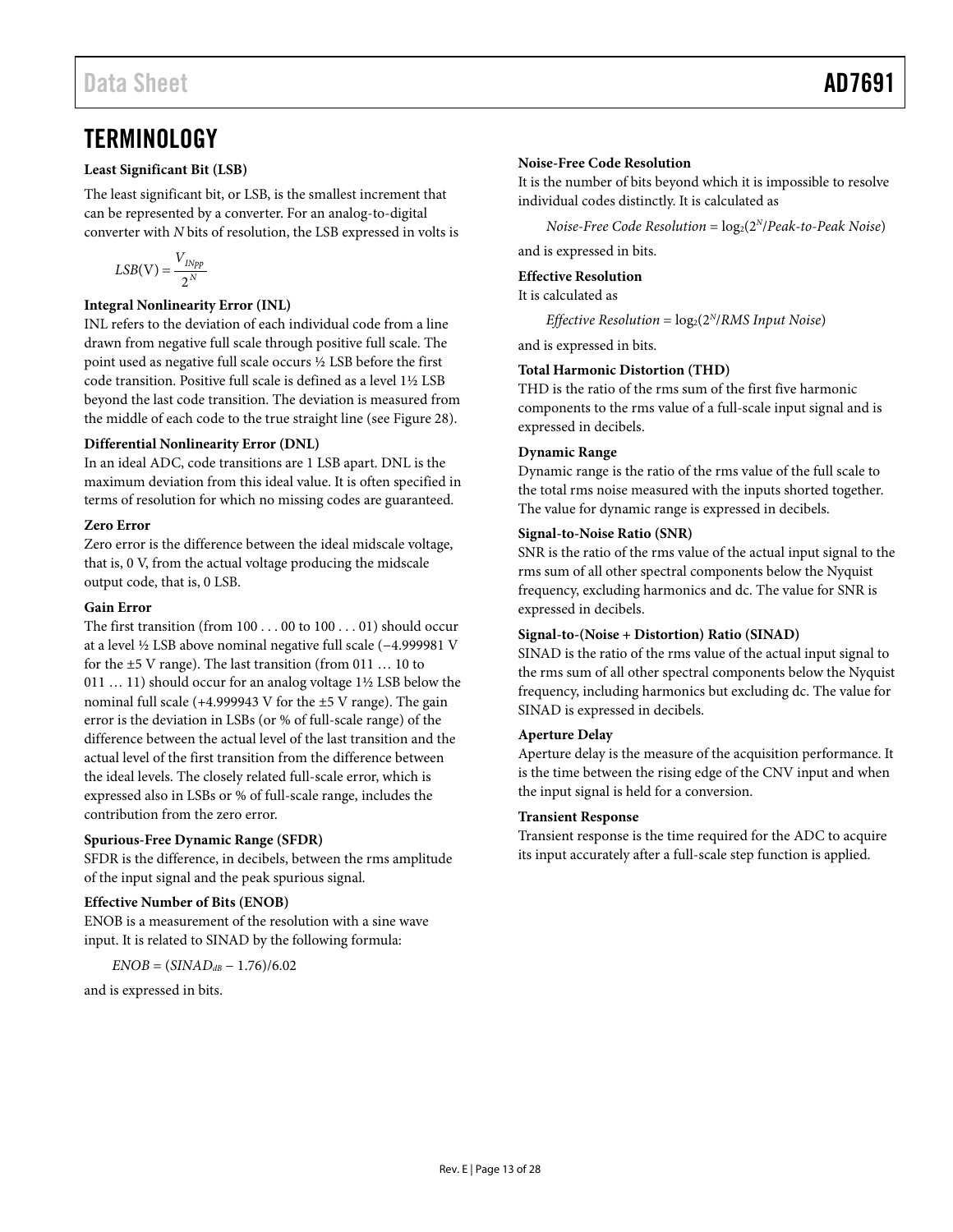# <span id="page-13-0"></span>THEORY OF OPERATION



*Figure 27. ADC Simplified Schematic*

# <span id="page-13-4"></span><span id="page-13-1"></span>**CIRCUIT INFORMATION**

The [AD7691](http://www.analog.com/AD7691?doc=AD7691.pdf) is a fast, low power, single-supply, precise, 18-bit ADC using a successive approximation architecture.

The part is capable of converting 250,000 samples per second (250 kSPS) and powers down between conversions. When operating at 1 kSPS, for example, it consumes 50 µW typically, which is ideal for battery-powered applications.

The [AD7691](http://www.analog.com/AD7691?doc=AD7691.pdf) provides the user with an on-chip track-and-hold and does not exhibit pipeline delay or latency, making it ideal for multiple multiplexed channel applications.

The [AD7691](http://www.analog.com/AD7691?doc=AD7691.pdf) is specified from 2.3 V to 5.25 V and can be interfaced to any 1.8 V to 5 V digital logic family. It is housed in a 10-lead MSOP or a tiny 10-lead LFCSP that combines space savings and allows flexible configurations.

The part is pin-for-pin compatible with the 18-bi[t AD7690](http://www.analog.com/AD7690?doc=AD7691.pdf) as well as the 16-bit [AD7687](http://www.analog.com/AD7687?doc=AD7691.pdf) an[d AD7688.](http://www.analog.com/AD7688?doc=AD7691.pdf)

# <span id="page-13-2"></span>**CONVERTER OPERATION**

The [AD7691](http://www.analog.com/AD7691?doc=AD7691.pdf) is a successive approximation ADC based on a charge redistribution DAC[. Figure](#page-13-4) 27 shows the simplified schematic of the ADC. The capacitive DAC consists of two identical arrays of 18 binary-weighted capacitors, which are connected to the two comparator inputs.

During the acquisition phase, terminals of the array tied to the comparator's input are connected to GND via SW+ and SW−. All independent switches are connected to the analog inputs. Thus, the capacitor arrays are used as sampling capacitors and acquire the analog signal on the IN+ and IN− inputs. When the acquisition phase is complete and the CNV input goes high, a conversion phase is initiated. When the conversion phase begins, SW+ and SW− are opened first. The two capacitor arrays are then disconnected from the inputs and connected to the GND input. Therefore, the differential voltage between the inputs IN+ and IN− captured at the end of the acquisition phase is applied to the comparator inputs, causing the comparator to become unbalanced. By switching each element of the capacitor array between GND and REF, the comparator input varies by binary-weighted voltage steps ( $V_{REF}/2$ ,  $V_{REF}/4$  ...  $V_{REF}/262,144$ ).

The control logic toggles these switches, starting with the MSB, to bring the comparator back into a balanced condition. After the completion of this process, the part returns to the acquisition phase, and the control logic generates the ADC output code and a busy signal indicator.

Because the [AD7691](http://www.analog.com/AD7691?doc=AD7691.pdf) has an on-board conversion clock, the serial clock, SCK, is not required for the conversion process.

## *Transfer Functions*

The ideal transfer characteristic for th[e AD7691](http://www.analog.com/AD7691?doc=AD7691.pdf) is shown in [Figure 28](#page-13-3) an[d Table 9.](#page-13-5) 



*Figure 28. ADC Ideal Transfer Function*

<span id="page-13-5"></span><span id="page-13-3"></span>

| Table 9. Output Codes and Ideal Input Voltages |  |  |
|------------------------------------------------|--|--|
|------------------------------------------------|--|--|

| <b>Description</b> | <b>Analog Input</b><br>$V_{REF} = 5 V$ | <b>Digital Output</b><br>Code (Hex) |
|--------------------|----------------------------------------|-------------------------------------|
| $FSR - 1LSB$       | +4.999962V                             | $0x1$ FFFF <sup>1</sup>             |
| Midscale $+1$ LSB  | $+38.15 \text{ }\mu\text{V}$           | 0x00001                             |
| Midscale           | 0V                                     | 0x00000                             |
| Midscale $-1$ LSB  | $-38.15 \mu V$                         | 0x3FFFF                             |
| $-FSR + 1LSB$      | $-4.999962V$                           | 0x20001                             |
| $-FSR$             | $-5V$                                  | 0x20000 <sup>2</sup>                |

<sup>1</sup> This is also the code for an overranged analog input (V<sub>IN+</sub> − V<sub>IN</sub>− above V<sub>REF</sub> − V<sub>GND</sub>). <sup>2</sup> This is also the code for an underranged analog input ( $V_{IN+} - V_{IN-}$  below  $V_{GND}$ ).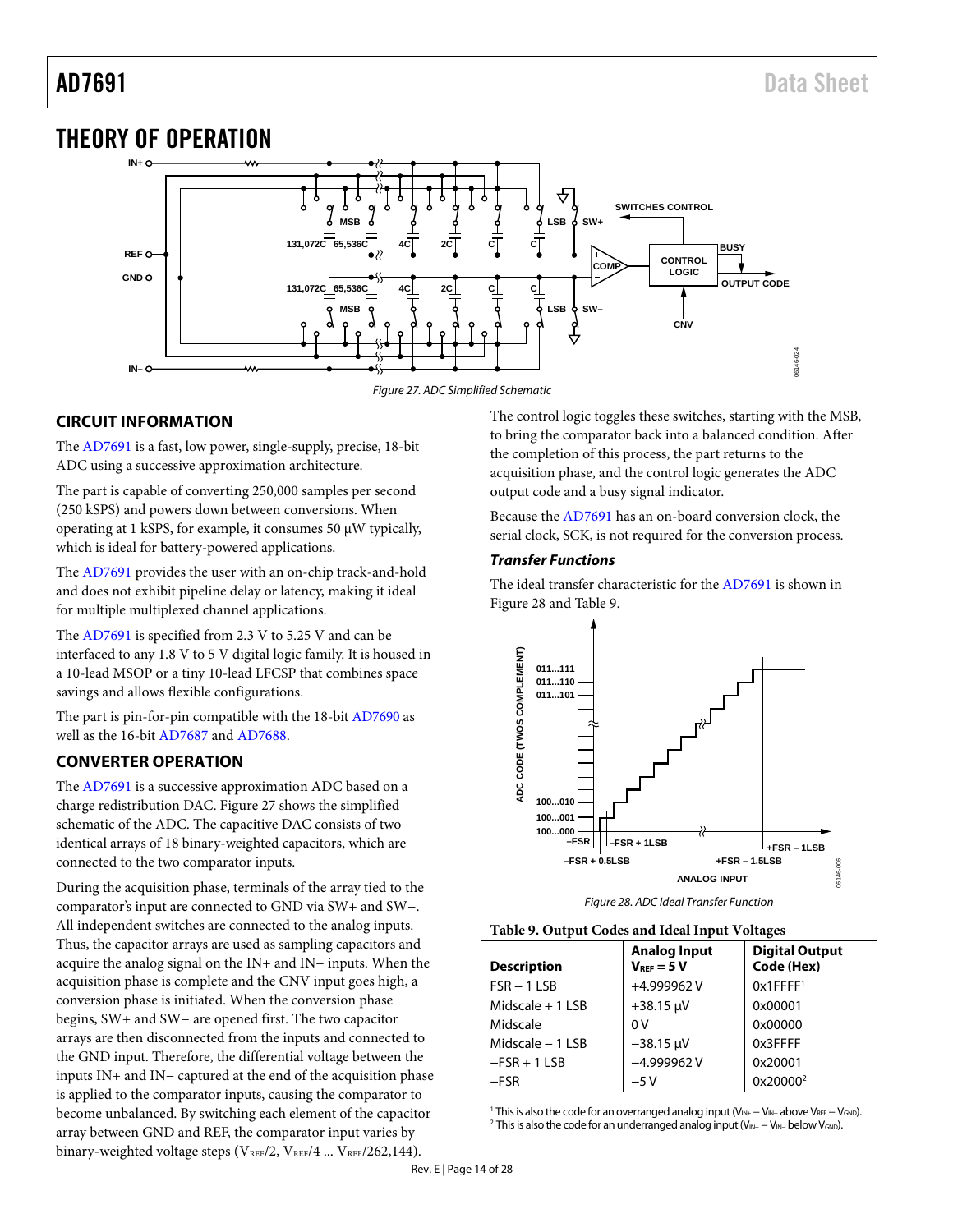## <span id="page-14-0"></span>**TYPICAL CONNECTION DIAGRAM**

[Figure 29](#page-14-2) shows an example of the recommended connection diagram for th[e AD7691](http://www.analog.com/AD7691?doc=AD7691.pdf) when multiple supplies are available.



#### <span id="page-14-2"></span><span id="page-14-1"></span>**ANALOG INPUTS**

[Figure 30](#page-14-3) shows an equivalent circuit of the input structure of the [AD7691.](http://www.analog.com/AD7691?doc=AD7691.pdf)

The two diodes, D1 and D2, provide ESD protection for the analog inputs, IN+ and IN−. Care must be taken to ensure that the analog input signal does not exceed the supply rails by more than 0.3 V because this causes the diodes to become forward biased and start conducting current. These diodes can handle a forward-biased current of 130 mA maximum. For instance, these conditions could eventually occur if the input buffer (U1) supplies are different from VDD. In such a case (for example, an input buffer with a short circuit), the current limitation can be used to protect the part.



*Figure 30. Equivalent Analog Input Circuit*

<span id="page-14-3"></span>The analog input structure allows the sampling of the true differential signal between IN+ and IN−. By using these differential inputs, signals common to both inputs are rejected.

During the acquisition phase, the impedance of the analog inputs (IN+ and IN−) can be modeled as a parallel combination of the capacitor, C<sub>PIN</sub>, and the network formed by the series connection of  $R_{\text{IN}}$  and  $C_{\text{IN}}$ . C<sub>PIN</sub> is primarily the pin capacitance. R<sub>IN</sub> is typically 3 k $\Omega$  and is a lumped component composed of serial resistors and the on resistance of the switches.  $C_{\text{IN}}$  is typically 30 pF and is mainly the ADC sampling capacitor.

During the conversion phase, where the switches are opened, the input impedance is limited to CPIN. RIN and CIN make a 1-pole, low-pass filter that reduces undesirable aliasing effects and limits noise.

When the source impedance of the driving circuit is low, the [AD7691](http://www.analog.com/AD7691?doc=AD7691.pdf) can be driven directly. Large source impedances significantly affect the ac performance, especially total harmonic distortion (THD). The dc performances are less sensitive to the input impedance. The maximum source impedance depends on the amount of THD that can be tolerated.

The THD degrades as a function of the source impedance and the maximum input frequency as shown in [Figure 31.](#page-14-4)



<span id="page-14-4"></span>*Figure 31. THD vs. Analog Input Frequency and Source Resistance*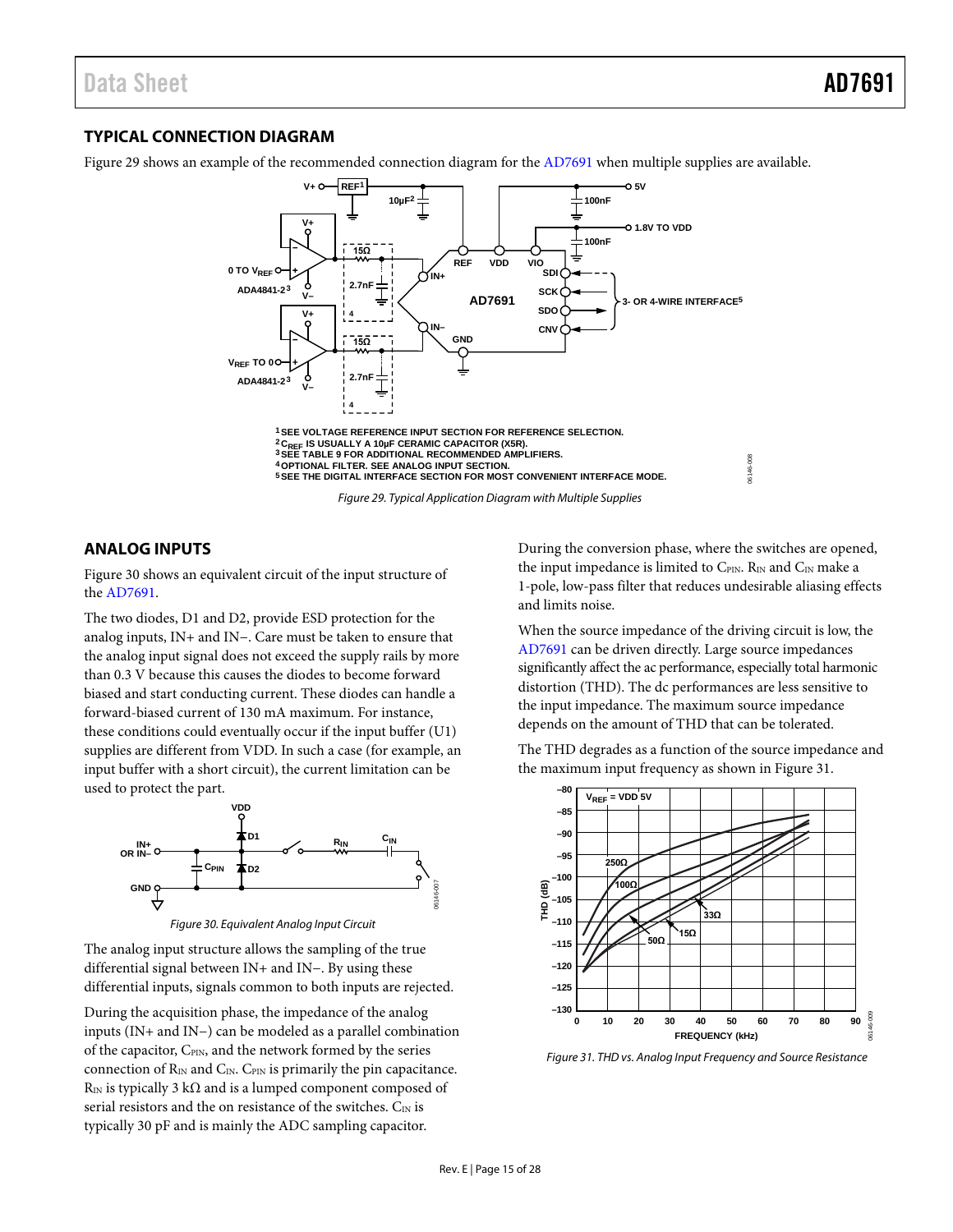# <span id="page-15-0"></span>**DRIVER AMPLIFIER CHOICE**

Although th[e AD7691 i](http://www.analog.com/AD7691?doc=AD7691.pdf)s easy to drive, the driver amplifier must meet the following requirements:

 The noise generated by the driver amplifier needs to be kept as low as possible to preserve the SNR and transition noise performance of the [AD7691.](http://www.analog.com/AD7691?doc=AD7691.pdf) The noise coming from the driver is filtered by the [AD7691](http://www.analog.com/AD7691?doc=AD7691.pdf) analog input circuit's 1-pole, low-pass filter made by  $R_{IN}$  and  $C_{IN}$  or by the external filter, if one is used. The SNR degradation due to the amplifier is as follows:

*SNRLOSS* =

 $\overline{\phantom{a}}$  $\overline{\phantom{a}}$  $\overline{\phantom{a}}$  $\overline{\phantom{a}}$ J  $\backslash$ L L L L l ſ  $20 \log \left( \frac{N_{NADC}^2}{\sqrt{V_{NADC}^2 + \frac{\pi}{2} f_{-3\,\text{dB}} (Ne_{N+})^2 + \frac{\pi}{2} f_{-3\,\text{dB}} (Ne_{N-})^2}} \right)$ *NADC*  $V_{\text{NADC}}^{2} + \frac{1}{2} f_{-3 \text{ dB}} (\text{Ne}_{N+})^2 + \frac{1}{2} f_{-3 \text{ dB}} (\text{Ne}_{N})^2$ *V*

where:

*VNADC* is the noise of the ADC, in μV, given by the following:

$$
V_{NADC} = \frac{\frac{V_{INpp}}{2\sqrt{2}}}{10^{\frac{SNR}{20}}}
$$

*f*−3 dB is the input bandwidth, in MHz, of th[e AD7691](http://www.analog.com/AD7691?doc=AD7691.pdf) (2 MHz) or the cutoff frequency of the input filter, if one is used. *N* is the noise gain of the amplifier (for example, 1 in buffer configuration).

*eN+* and *eN−* are the equivalent input noise voltage densities of the op amps connected to IN+ and IN−, in nV/√Hz.

This approximation can be used when the resistances around the amplifier are small. If larger resistances are used, their noise contributions should also be root-sum-squared.

- For ac applications, the driver should have a THD performance commensurate with th[e AD7691.](http://www.analog.com/AD7691?doc=AD7691.pdf)
- For multichannel multiplexed applications, the driver amplifier and th[e AD7691](http://www.analog.com/AD7691?doc=AD7691.pdf) analog input circuit must settle for a full-scale step onto the capacitor array at an 18-bit level (0.0004%, 4 ppm). In the amplifier's data sheet, settling at 0.1% to 0.01% is more commonly specified. This may differ significantly from the settling time at an 18-bit level and should be verified prior to driver selection.

| <b>Amplifier</b> | <b>Typical Application</b>                                 |  |  |
|------------------|------------------------------------------------------------|--|--|
| ADA4941-1        | Very low noise, low power single-ended-to-<br>differential |  |  |
| ADA4841-2        | Very low noise, small, and low power                       |  |  |
| AD8655           | 5 V single supply, low noise                               |  |  |
| AD8021           | Very low noise and high frequency                          |  |  |
| AD8022           | Low noise and high frequency                               |  |  |
| <b>OP184</b>     | Low power, low noise, and low frequency                    |  |  |
| AD8605, AD8615   | 5 V single supply, low power                               |  |  |

### **Table 10. Recommended Driver Amplifiers**

### <span id="page-15-1"></span>**SINGLE-TO-DIFFERENTIAL DRIVER**

For applications using a single-ended analog signal, either bipolar or unipolar, th[e ADA4941-1](http://www.analog.com/ADA4941-1?doc=AD7691.pdf) single-ended-to-differential driver allows for a differential input into the part. The schematic is shown in [Figure 32.](#page-15-3)



Figure 32. Single-Ended-to-Differential Driver Circuit

<span id="page-15-3"></span>R1 and R2 set the attenuation ratio between the input range and the ADC range ( $V_{REF}$ ). R1, R2, and  $C_F$  are chosen depending on the desired input resistance, signal bandwidth, antialiasing, and noise contribution. For example, for the  $\pm 10$  V range with a 4 k $\Omega$ impedance,  $R2 = 1$  kΩ and  $R1 = 4$  kΩ.

R3 and R4 set the common mode on the IN− input, and R5 and R6 set the common mode on the IN+ input of the ADC. The common mode should be set close to VREF/2; however, if single supply is desired, it can be set slightly above  $V_{REF}/2$  to provide some headroom for the [ADA4941-1 o](http://www.analog.com/ADA4941-1?doc=AD7691.pdf)utput stage. For example, for the  $\pm 10$  V range with a single supply, R3 = 8.45 k $\Omega$ , R4 = 11.8 kΩ, R5 = 10.5 kΩ, and R6 = 9.76 kΩ.

## <span id="page-15-2"></span>**VOLTAGE REFERENCE INPUT**

The [AD7691 v](http://www.analog.com/AD7691?doc=AD7691.pdf)oltage reference input, REF, has a dynamic input impedance and should therefore be driven by a low impedance source with efficient decoupling between the REF and GND pins, as explained in the [Layout](#page-23-1) section.

When REF is driven by a very low impedance source, for example, a reference buffer using the [AD8031](http://www.analog.com/AD8031?doc=AD7691.pdf) or th[e AD8605,](http://www.analog.com/AD8605?doc=AD7691.pdf) a 10 μF (X5R, 0805 size) ceramic chip capacitor is appropriate for optimum performance.

If an unbuffered reference voltage is used, the decoupling value depends on the reference used. For instance, a 22 μF (X5R, 1206 size) ceramic chip capacitor is appropriate for optimum performance using a low temperature drif[t ADR431,](http://www.analog.com/ADR431?doc=AD7961.pdf) [ADR433,](http://www.analog.com/ADR433?doc=AD7961.pdf) [ADR434,](http://www.analog.com/ADR434?doc=AD7961.pdf) and [ADR435](http://www.analog.com/ADR435?doc=AD7961.pdf) reference.

If desired, smaller reference decoupling capacitor values as low as 2.2 μF can be used with a minimal impact on performance, especially DNL.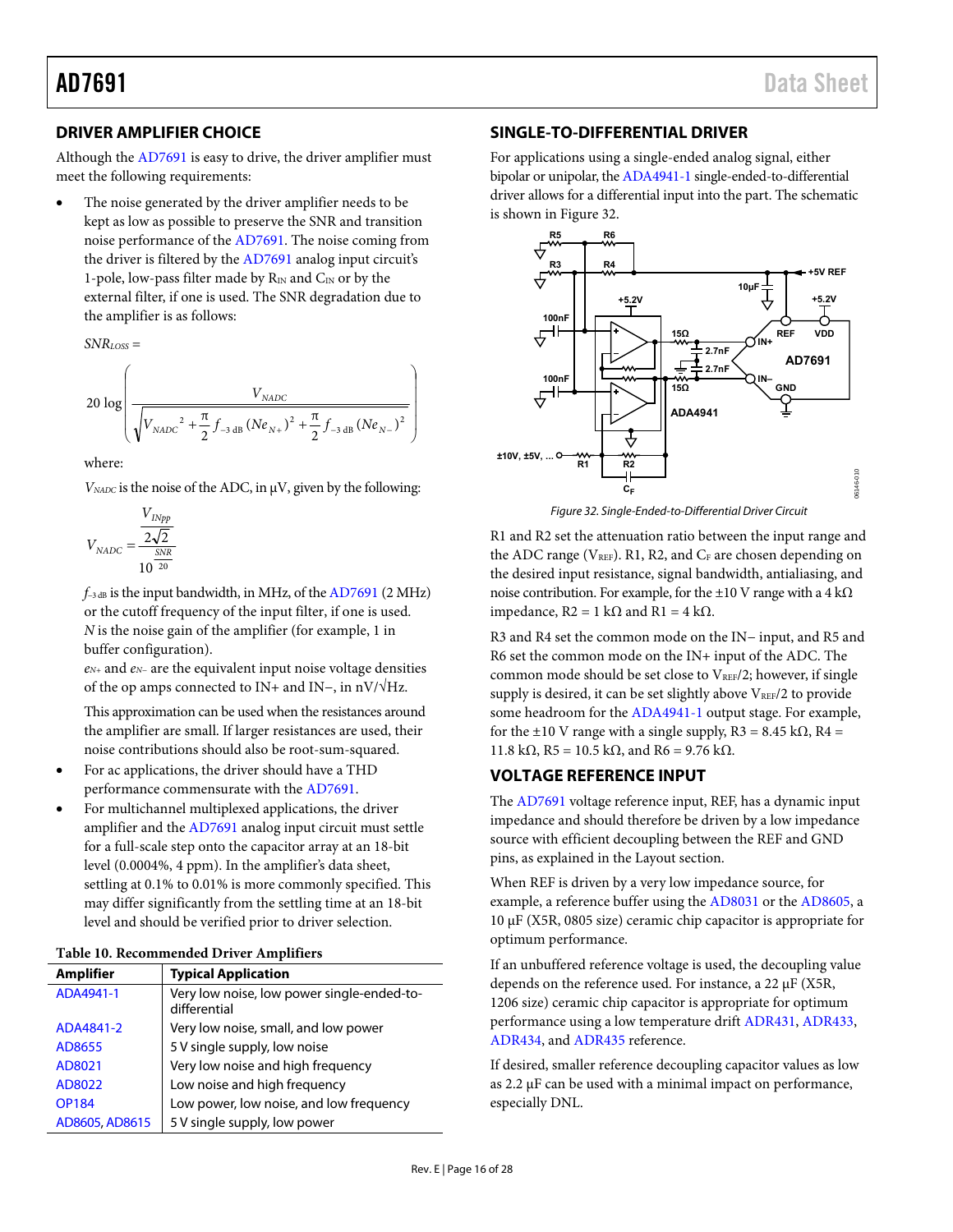# Data Sheet **AD7691**

Regardless, there is no need for an additional lower value ceramic decoupling capacitor (for example, 100 nF) between the REF and GND pins.

## <span id="page-16-0"></span>**POWER SUPPLY**

Th[e AD7691 u](http://www.analog.com/AD7691?doc=AD7691.pdf)ses two power supply pins: a core supply (VDD) and a digital input/output interface supply (VIO). VIO allows direct interface with any logic between 1.8 V and VDD. To reduce the supplies needed, the VIO and VDD pins can be tied together. The [AD7691 i](http://www.analog.com/AD7691?doc=AD7691.pdf)s independent of power supply sequencing between VIO and VDD. Additionally, it is very insensitive to power supply variations over a wide frequency range, as shown i[n Figure 25.](#page-11-0) 

The [AD7691](http://www.analog.com/AD7691?doc=AD7691.pdf) powers down automatically at the end of each conversion phase, and therefore, the power scales linearly with the sampling rate. This makes the part ideal for low sampling rate (as low as a few hertz) and low battery-powered applications.



# <span id="page-16-1"></span>**SUPPLYING THE ADC FROM THE REFERENCE**

For simplified applications, th[e AD7691,](http://www.analog.com/AD7691?doc=AD7691.pdf) with its low operating current, can be supplied directly using the reference circuit shown in [Figure 34.](#page-16-3) The reference line can be driven by

- The system power supply directly.
- A reference voltage with enough current output capability, such as th[e ADR431,](http://www.analog.com/ADR431?doc=AD7961.pdf) [ADR433,](http://www.analog.com/ADR433?doc=AD7961.pdf) [ADR434,](http://www.analog.com/ADR434?doc=AD7961.pdf) and [ADR435.](http://www.analog.com/ADR435?doc=AD7961.pdf)
- A reference buffer, such as the [AD8031,](http://www.analog.com/AD8031?doc=AD7691.pdf) which can also filter the system power supply, as shown i[n Figure 34.](#page-16-3)



# <span id="page-16-3"></span><span id="page-16-2"></span>**DIGITAL INTERFACE**

Though th[e AD7691 h](http://www.analog.com/AD7691?doc=AD7691.pdf)as a reduced number of pins, it offers flexibility in its serial interface modes.

When in  $\overline{CS}$  mode, th[e AD7691 i](http://www.analog.com/AD7691?doc=AD7691.pdf)s compatible with SPI, QSPI<sup>™</sup>, digital hosts, and DSPs, for example, the Blackfin® processors or the high performance, mixed-signal DSP family. In this mode, the [AD7691](http://www.analog.com/AD7691?doc=AD7691.pdf) can use either a 3-wire or 4-wire interface. A 3 wire interface using the CNV, SCK, and SDO signals minimizes wiring connections and is useful, for instance, in isolated applications. A 4-wire interface using the SDI, CNV, SCK, and SDO signals allows CNV, which initiates the conversions, to be independent of the readback timing (SDI). This is useful in low jitter sampling or simultaneous sampling applications.

When in chain mode, th[e AD7691 p](http://www.analog.com/AD7691?doc=AD7691.pdf)rovides a daisy-chain feature using the SDI input for cascading multiple ADCs on a single data line similar to a shift register.

The mode in which the device operates depends on the SDI level when the CNV rising edge occurs. The CS mode is selected if SDI is high, and the chain mode is selected if SDI is low. The SDI hold time is such that when SDI and CNV are connected together, the chain mode is selected.

The initial state of SDO on power up is indeterminate. Therefore, in order to put SDO in a known state, a conversion must be initiated and all data bits clocked out.

In either mode, the [AD7691 o](http://www.analog.com/AD7691?doc=AD7691.pdf)ffers the option of forcing a start bit in front of the data bits. This start bit can be used as a busy signal indicator to interrupt the digital host and trigger the data reading. Otherwise, without a busy indicator, the user must timeout the maximum conversion time prior to readback.

The busy indicator feature is enabled

- In the  $\overline{\text{CS}}$  mode if CNV or SDI is low when the ADC conversion ends (se[e Figure 38 a](#page-18-1)nd [Figure 42\)](#page-20-1).
- In the chain mode if SCK is high during the CNV rising edge (see [Figure 46\)](#page-22-1).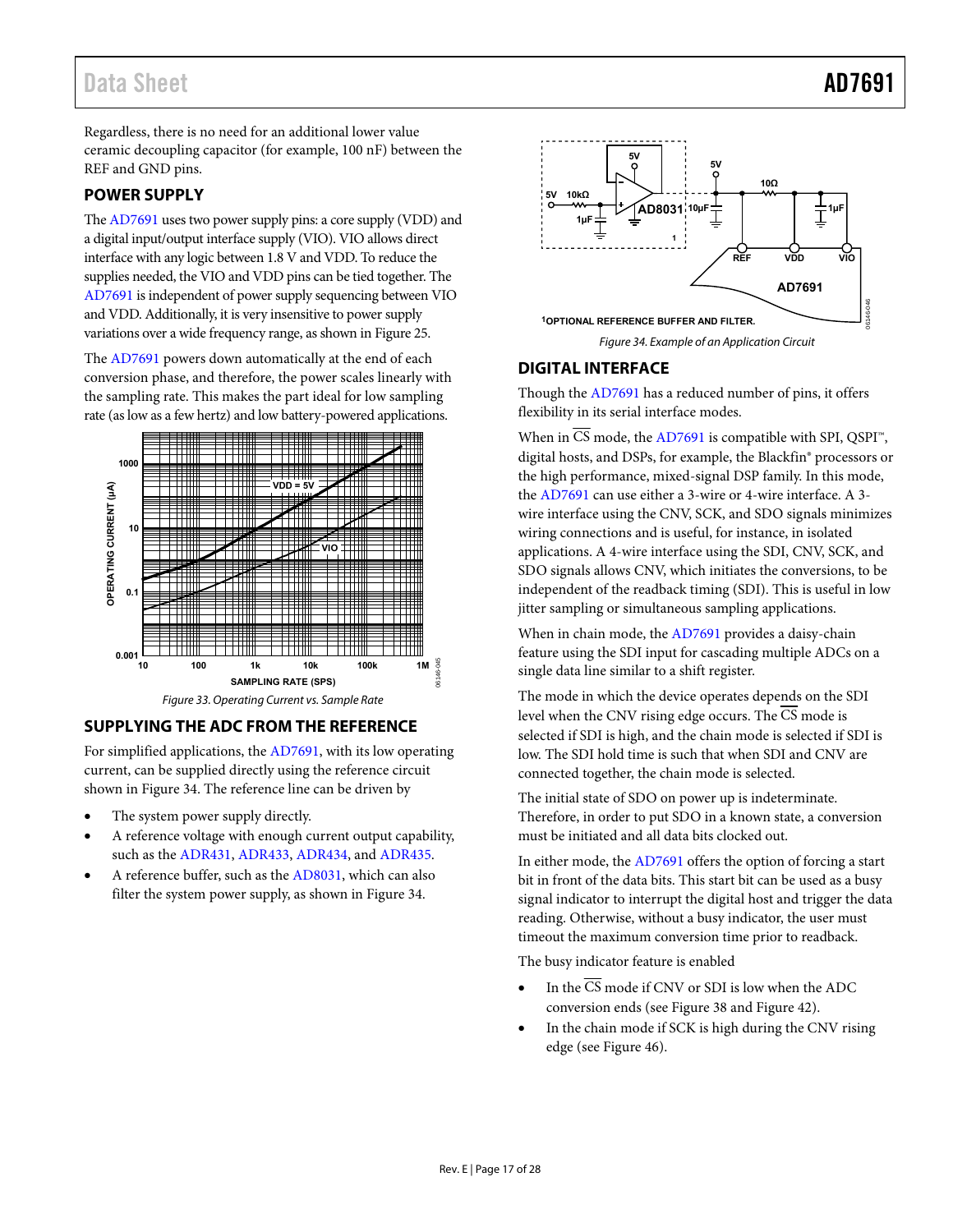# <span id="page-17-0"></span>**CS MODE, 3-WIRE WITHOUT BUSY INDICATOR**

This mode is usually used when a singl[e AD7691 i](http://www.analog.com/AD7691?doc=AD7691.pdf)s connected to an SPI-compatible digital host. The connection diagram is shown in [Figure 35,](#page-17-1) and the corresponding timing is given in [Figure 36.](#page-17-2) 

With SDI tied to VIO, a rising edge on CNV initiates a conversion, selects the  $\overline{CS}$  mode, and forces SDO to high impedance. Once a conversion is initiated, it continues until completion irrespective of the state of CNV. This can be useful, for instance, to bring CNV low to select other SPI devices, such as analog multiplexers, but CNV must be returned high before the minimum conversion time elapses and then held high for the maximum possible conversion time to avoid the generation of the busy signal indicator. When the conversion is complete, the [AD7691](http://www.analog.com/AD7691?doc=AD7691.pdf) enters the acquisition phase and powers down. When CNV goes low, the MSB is output onto SDO. The remaining data bits are clocked by subsequent SCK falling

edges. The data is valid on both SCK edges. Although the rising edge can be used to capture the data, a digital host using the SCK falling edge can allow a faster reading rate, provided it has an acceptable hold time. After the 18<sup>th</sup> SCK falling edge, or when CNV goes high, whichever occurs first, SDO returns to high impedance.



<span id="page-17-1"></span>Figure 35. 3-Wire  $\overline{CS}$  Mode Without Busy Indicator Connection Diagram (SDI High)



<span id="page-17-2"></span>Figure 36. 3-Wire  $\overline{CS}$  Mode Without Busy Indicator Serial Interface Timing (SDI High)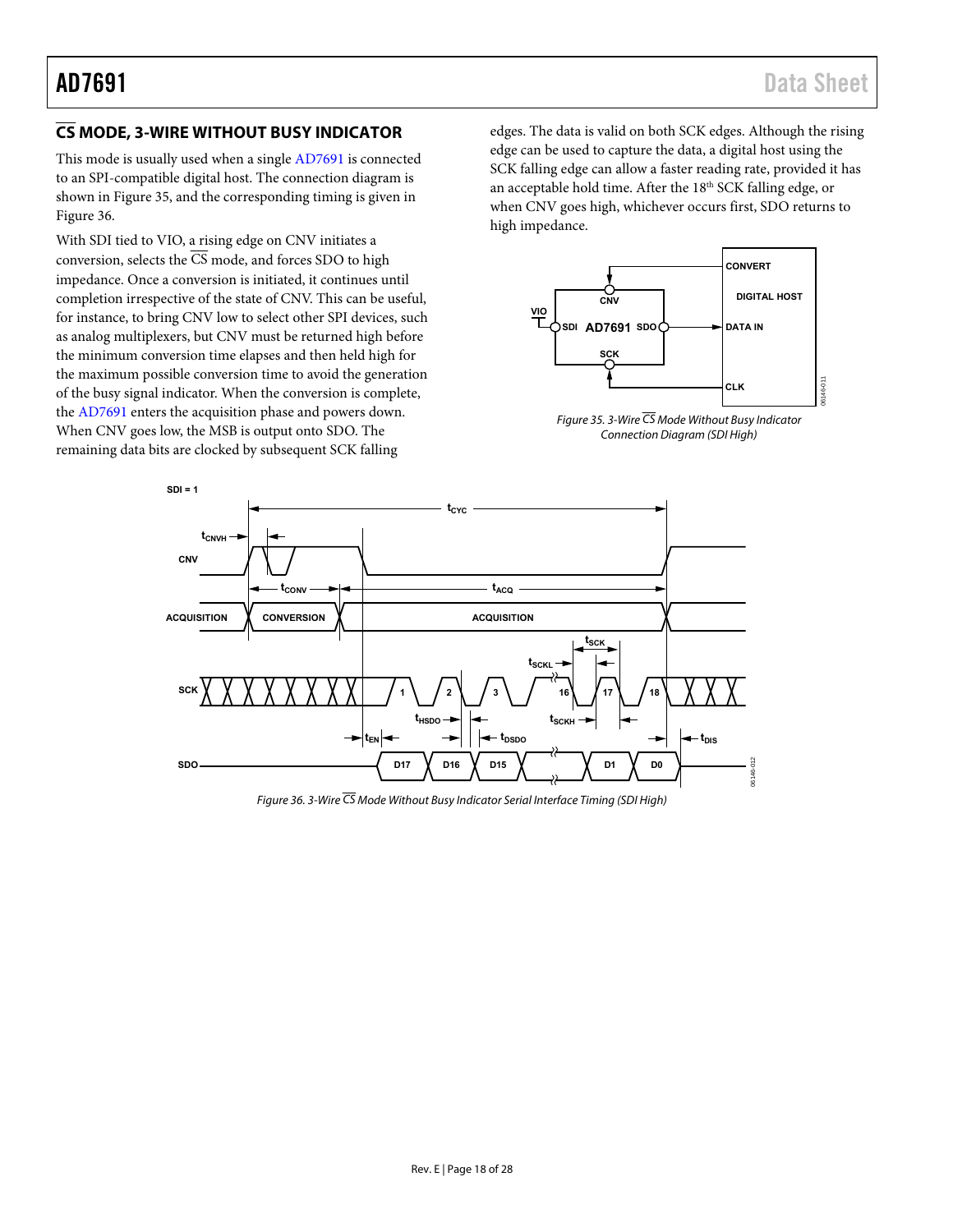# <span id="page-18-0"></span>**CS MODE, 3-WIRE WITH BUSY INDICATOR**

This mode is usually used when a singl[e AD7691 i](http://www.analog.com/AD7691?doc=AD7691.pdf)s connected to an SPI-compatible digital host having an interrupt input.

The connection diagram is shown in [Figure 37,](#page-18-2) and the corresponding timing is given i[n Figure 38.](#page-18-1) 

With SDI tied to VIO, a rising edge on CNV initiates a conversion, selects the CS mode, and forces SDO to high impedance. SDO is maintained in high impedance until the completion of the conversion irrespective of the state of CNV. Prior to the minimum conversion time, CNV can select other SPI devices, such as analog multiplexers, but CNV must be returned low before the minimum conversion time elapses and then held low for the maximum possible conversion time to guarantee the generation of the busy signal indicator. When the conversion is complete, SDO goes from high impedance to low impedance. With a pull-up on the SDO line, this transition is used as an interrupt signal to initiate the data reading controlled by the digital host. When using this option, select the value of the pull-up resistor such that it maintains an appropriate rise time on the SDO line for the application. This is a function of the resistance of the pull-up and the capacitance of the SDO line. Th[e AD7691 t](http://www.analog.com/AD7691?doc=AD7691.pdf)hen enters the acquisition phase and powers down. The data bits are clocked out, MSB first, by subsequent

SCK falling edges. The data is valid on both SCK edges. Although the rising edge can be used to capture the data, a digital host using the SCK falling edge can allow a faster reading rate, provided it has an acceptable hold time. After the optional 19<sup>th</sup> SCK falling edge, or when CNV goes high, whichever occurs first, SDO returns to high impedance.

If multiple [AD7691 d](http://www.analog.com/AD7691?doc=AD7691.pdf)evices are selected at the same time, the SDO output pin handles this contention without damage or induced latch-up. Meanwhile, it is recommended to keep this contention as short as possible to limit extra power dissipation.



<span id="page-18-2"></span>Figure 37. 3-Wire  $\overline{CS}$  Mode with Busy Indicator Connection Diagram (SDI High)



<span id="page-18-1"></span>Figure 38. 3-Wire  $\overline{CS}$  Mode with Busy Indicator Serial Interface Timing (SDI High)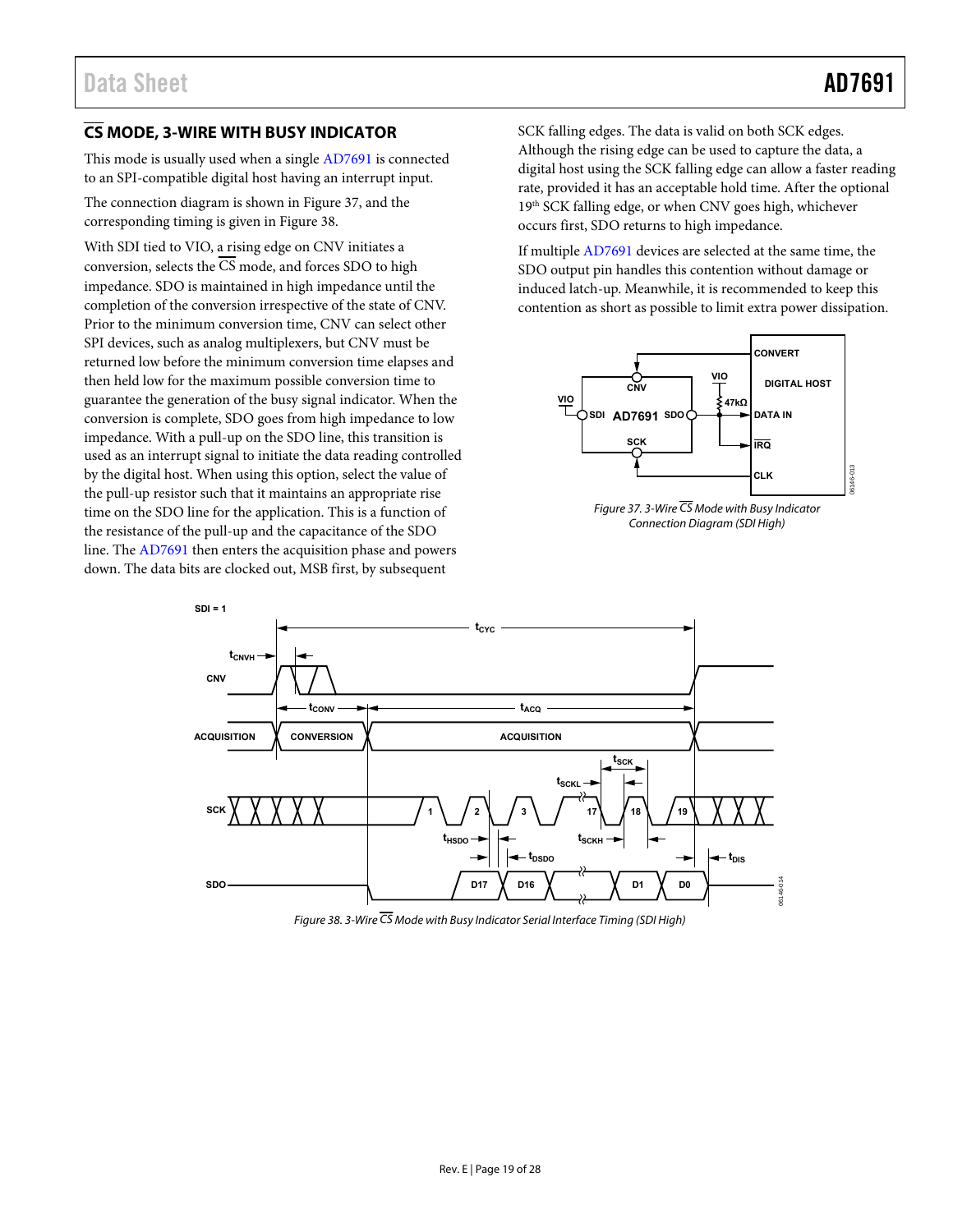# <span id="page-19-0"></span>**CS MODE, 4-WIRE WITHOUT BUSY INDICATOR**

This mode is usually used when multiple [AD7691 d](http://www.analog.com/AD7691?doc=AD7691.pdf)evices are connected to an SPI-compatible digital host.

A connection diagram example using two [AD7691d](http://www.analog.com/AD7691?doc=AD7691.pdf)evices is shown in [Figure 39,](#page-19-1) and the corresponding timing is given in [Figure 40.](#page-19-2) 

With SDI high, a rising edge on CNV initiates a conversion, selects the CS mode, and forces SDO to high impedance. In this mode, CNV must be held high during the conversion phase and the subsequent data readback. (If SDI and CNV are low, SDO is driven low.) Prior to the minimum conversion time, SDI can be used to select other SPI devices, such as analog multiplexers,

but SDI must be returned high before the minimum conversion time elapses and then held high for the maximum possible conversion time to avoid the generation of the busy signal indicator. When the conversion is complete, th[e AD7691 e](http://www.analog.com/AD7691?doc=AD7691.pdf)nters the acquisition phase and powers down. Each ADC result can be read by bringing its SDI input low, which consequently outputs the MSB onto SDO. The remaining data bits are clocked by subsequent SCK falling edges. The data is valid on both SCK edges. Although the rising edge can be used to capture the data, a digital host using the SCK falling edge allows a faster reading rate, provided it has an acceptable hold time. After the 18<sup>th</sup> SCK falling edge, or when SDI goes high, whichever occurs first, SDO returns to high impedance and anothe[r AD7691 i](http://www.analog.com/AD7691?doc=AD7691.pdf)s read.



Figure 39. 4-Wire  $\overline{\text{CS}}$  Mode Without Busy Indicator Connection Diagram

<span id="page-19-1"></span>

<span id="page-19-2"></span>Figure 40. 4-Wire  $\overline{\text{CS}}$  Mode Without Busy Indicator Serial Interface Timing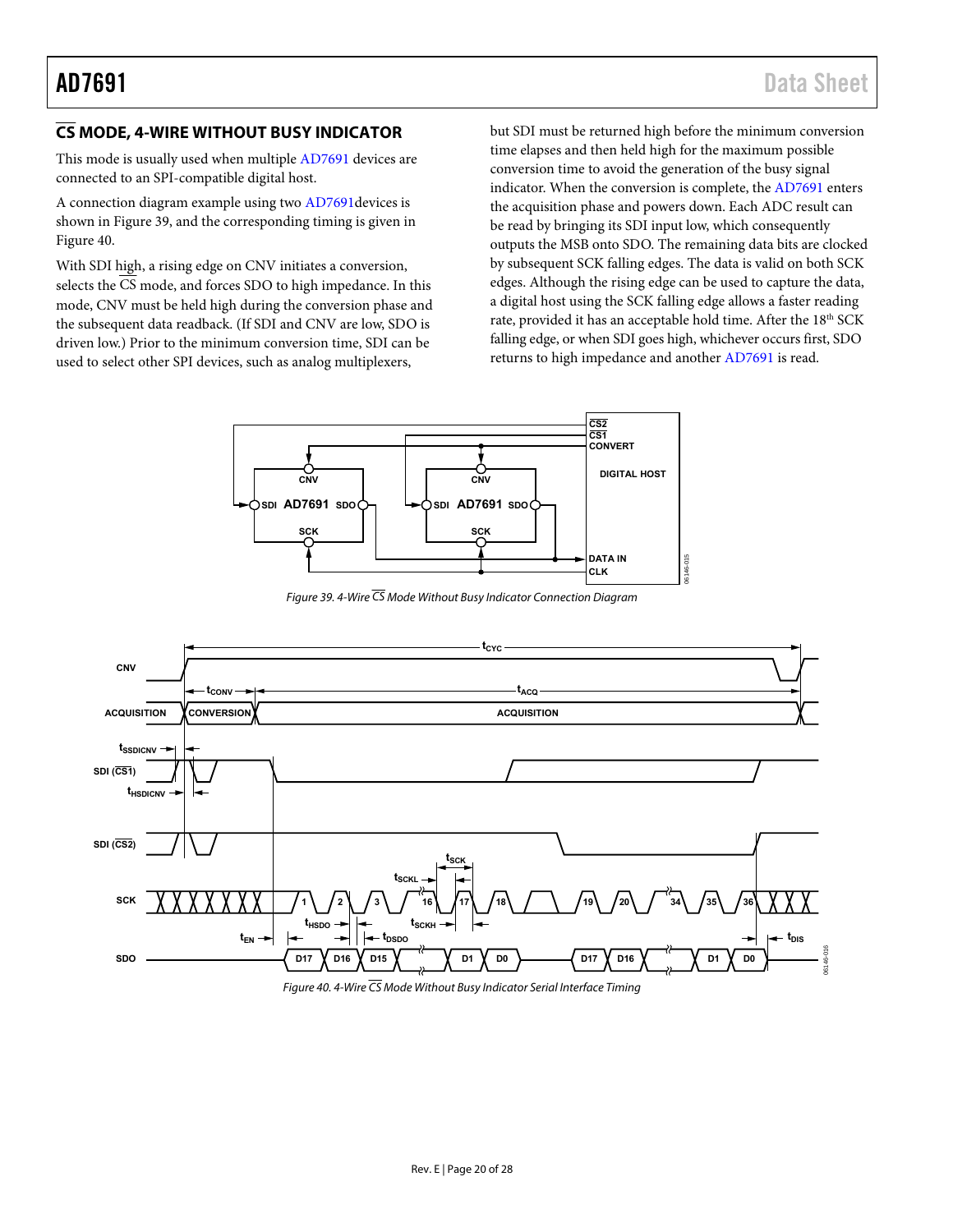# <span id="page-20-0"></span>**CS MODE, 4-WIRE WITH BUSY INDICATOR**

This mode is normally used when a singl[e AD7691](http://www.analog.com/AD7691?doc=AD7691.pdf) is connected to an SPI-compatible digital host with an interrupt input, and it is desired to keep CNV, which is used to sample the analog input, independent of the signal used to select the data reading. This requirement is particularly important in applications where low jitter on CNV is desired.

The connection diagram is shown in [Figure 41,](#page-20-2) and the corresponding timing is given i[n Figure 42.](#page-20-1) 

With SDI high, a rising edge on CNV initiates a conversion, selects the  $\overline{CS}$  mode, and forces SDO to high impedance. In this mode, CNV must be held high during the conversion phase and the subsequent data readback. (If SDI and CNV are low, SDO is driven low.) Prior to the minimum conversion time, SDI can be used to select other SPI devices, such as analog multiplexers, but SDI must be returned low before the minimum conversion time elapses and then held low for the maximum possible conversion time to guarantee the generation of the busy signal indicator. When the conversion is complete, SDO goes from high impedance to low impedance. With a pull-up on the SDO line, this transition is used as an interrupt signal to initiate the data readback controlled by the digital host. When using this option, select the value of the pull-up resistor such that it

maintains an appropriate rise time on the SDO line for the application. This is a function of the resistance of the pull-up and the capacitance of the SDO line. The [AD7691 t](http://www.analog.com/AD7691?doc=AD7691.pdf)hen enters the acquisition phase and powers down. The data bits are clocked out, MSB first, by subsequent SCK falling edges. The data is valid on both SCK edges. Although the rising edge is used to capture the data, a digital host using the SCK falling edge can allow a faster reading rate, provided it has an acceptable hold time. After the optional 19th SCK falling edge, or SDI going high, whichever occurs first, SDO returns to high impedance.



<span id="page-20-2"></span>Figure 41. 4-Wire  $\overline{CS}$  Mode with Busy Indicator Connection Diagram



<span id="page-20-1"></span>Figure 42. 4-Wire  $\overline{\text{CS}}$  Mode with Busy Indicator Serial Interface Timing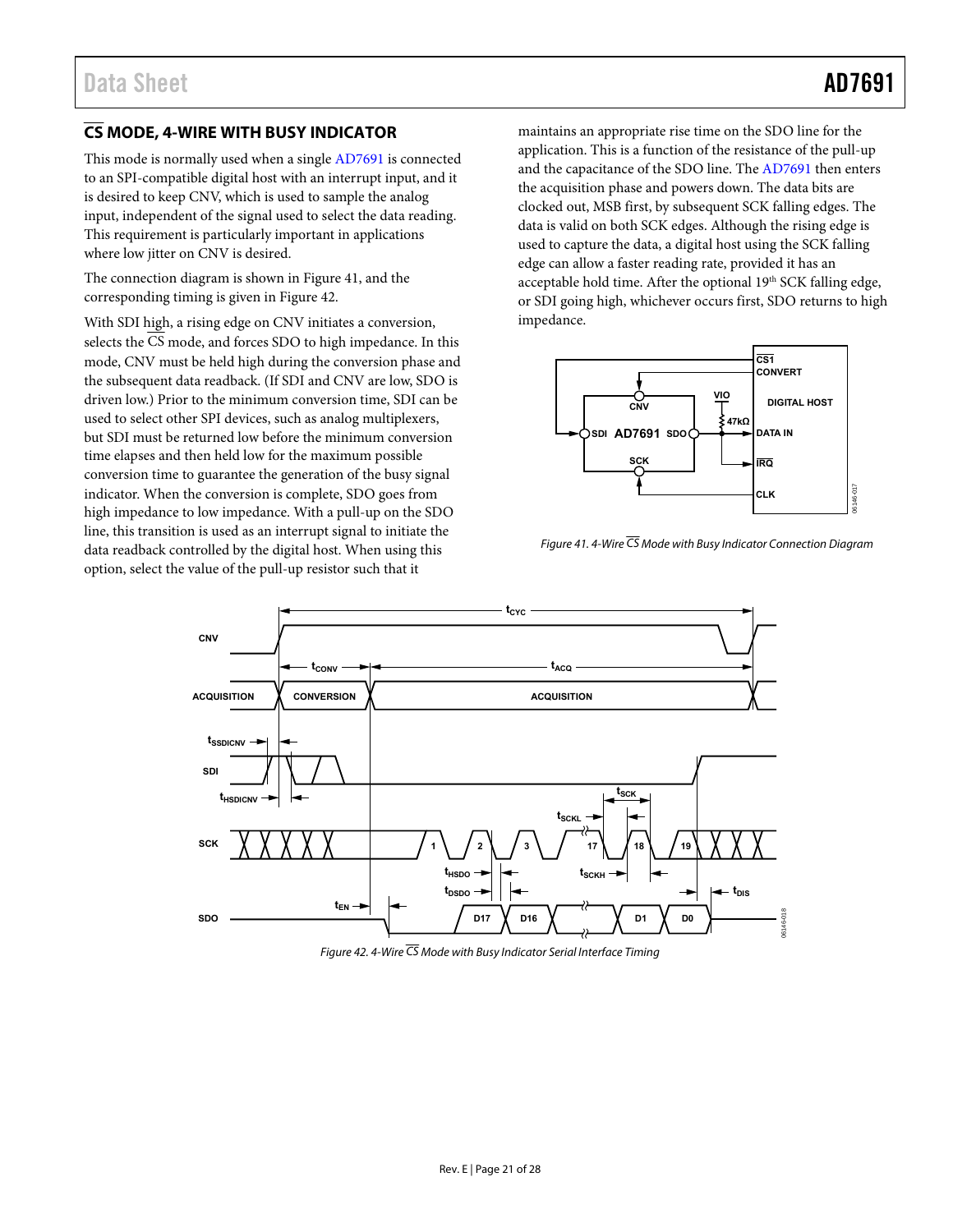## <span id="page-21-0"></span>**CHAIN MODE WITHOUT BUSY INDICATOR**

This mode can be used to daisy-chain multiple [AD7691 d](http://www.analog.com/AD7691?doc=AD7691.pdf)evices on a 3-wire serial interface. This feature is useful for reducing component count and wiring connections, for example, in isolated multiconverter applications or for systems with a limited interfacing capacity. Data readback is analogous to clocking a shift register.

A connection diagram example using two [AD7691](http://www.analog.com/AD7691?doc=AD7691.pdf) devices is shown in [Figure 43,](#page-21-1) and the corresponding timing is given in [Figure 44.](#page-21-2) 

When SDI and CNV are low, SDO is driven low. With SCK low, a rising edge on CNV initiates a conversion, selects the chain mode, and disables the busy indicator. In this mode, CNV is held high during the conversion phase and the subsequent data

readback. When the conversion is complete, the MSB is output onto SDO and the [AD7691 e](http://www.analog.com/AD7691?doc=AD7691.pdf)nters the acquisition phase and powers down. The remaining data bits stored in the internal shift register are clocked by subsequent SCK falling edges. For each ADC, SDI feeds the input of the internal shift register and is clocked by the SCK falling edge. Each ADC in the chain outputs its data MSB first, and  $18 \times N$  clocks are required to read back the N ADCs. The data is valid on both SCK edges. Although the rising edge can be used to capture the data, a digital host using the SCK falling edge can allow a faster reading rate and, consequently, mor[e AD7691 d](http://www.analog.com/AD7691?doc=AD7691.pdf)evices in the chain, provided the digital host has an acceptable hold time. The maximum conversion rate may be reduced due to the total readback time.



Figure 43. Chain Mode Without Busy Indicator Connection Diagram

<span id="page-21-1"></span>

<span id="page-21-2"></span>Figure 44. Chain Mode Without Busy Indicator Serial Interface Timing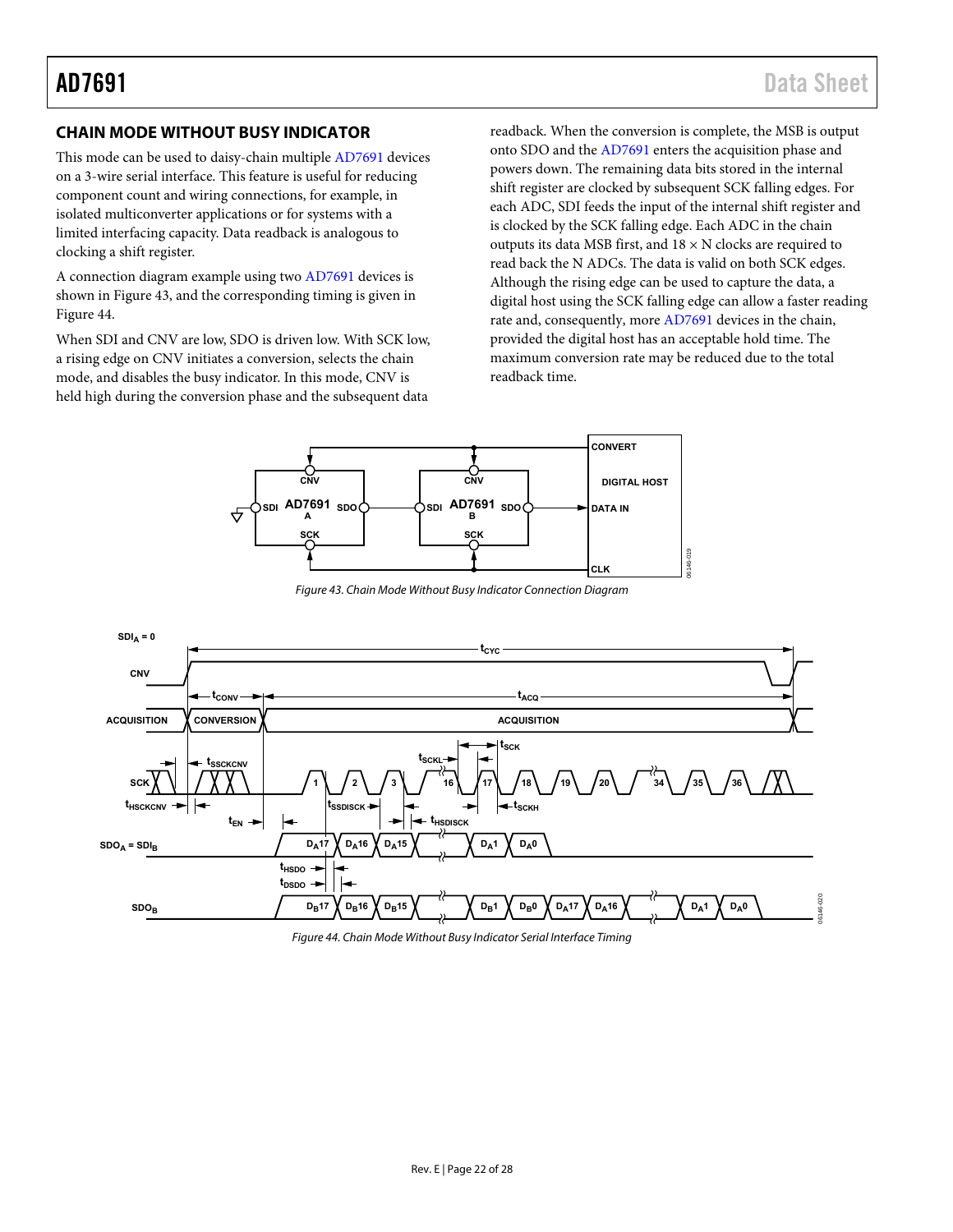# <span id="page-22-0"></span>**CHAIN MODE WITH BUSY INDICATOR**

This mode can also be used to daisy-chain multiple [AD7691](http://www.analog.com/AD7691?doc=AD7691.pdf) devices on a 3-wire serial interface while providing a busy indicator. This feature is useful for reducing component count and wiring connections, for example, in isolated multiconverter applications or for systems with a limited interfacing capacity. Data readback is analogous to clocking a shift register.

A connection diagram example using thre[e AD7691](http://www.analog.com/AD7691?doc=AD7691.pdf) devices is shown i[n Figure 45,](#page-22-2) and the corresponding timing is given in [Figure 46.](#page-22-1) 

When SDI and CNV are low, SDO is driven low. With SCK high, a rising edge on CNV initiates a conversion, selects the chain mode, and enables the busy indicator feature. In this mode, CNV is held high during the conversion phase and the subsequent data readback. When all ADCs in the chain have

completed their conversions, the SDO pin of the ADC closest to the digital host (see the [AD7691](http://www.analog.com/AD7691?doc=AD7691.pdf) ADC labeled C i[n Figure 45\)](#page-22-2) is driven high. This transition on SDO can be used as a busy indicator to trigger the data readback controlled by the digital host. Th[e AD7691 t](http://www.analog.com/AD7691?doc=AD7691.pdf)hen enters the acquisition phase and powers down. The data bits stored in the internal shift register are clocked out, MSB first, by subsequent SCK falling edges. For each ADC, SDI feeds the input of the internal shift register and is clocked by the SCK falling edge. Each ADC in the chain outputs its data MSB first, and  $18 \times N + 1$  clocks are required to readback the N ADCs. Although the rising edge can be used to capture the data, a digital host using the SCK falling edge allows a faster reading rate and, consequently, more [AD7691 d](http://www.analog.com/AD7691?doc=AD7691.pdf)evices in the chain, provided the digital host has an acceptable hold time.



Figure 45. Chain Mode with Busy Indicator Connection Diagram

<span id="page-22-2"></span>

<span id="page-22-1"></span>Figure 46. Chain Mode with Busy Indicator Serial Interface Timing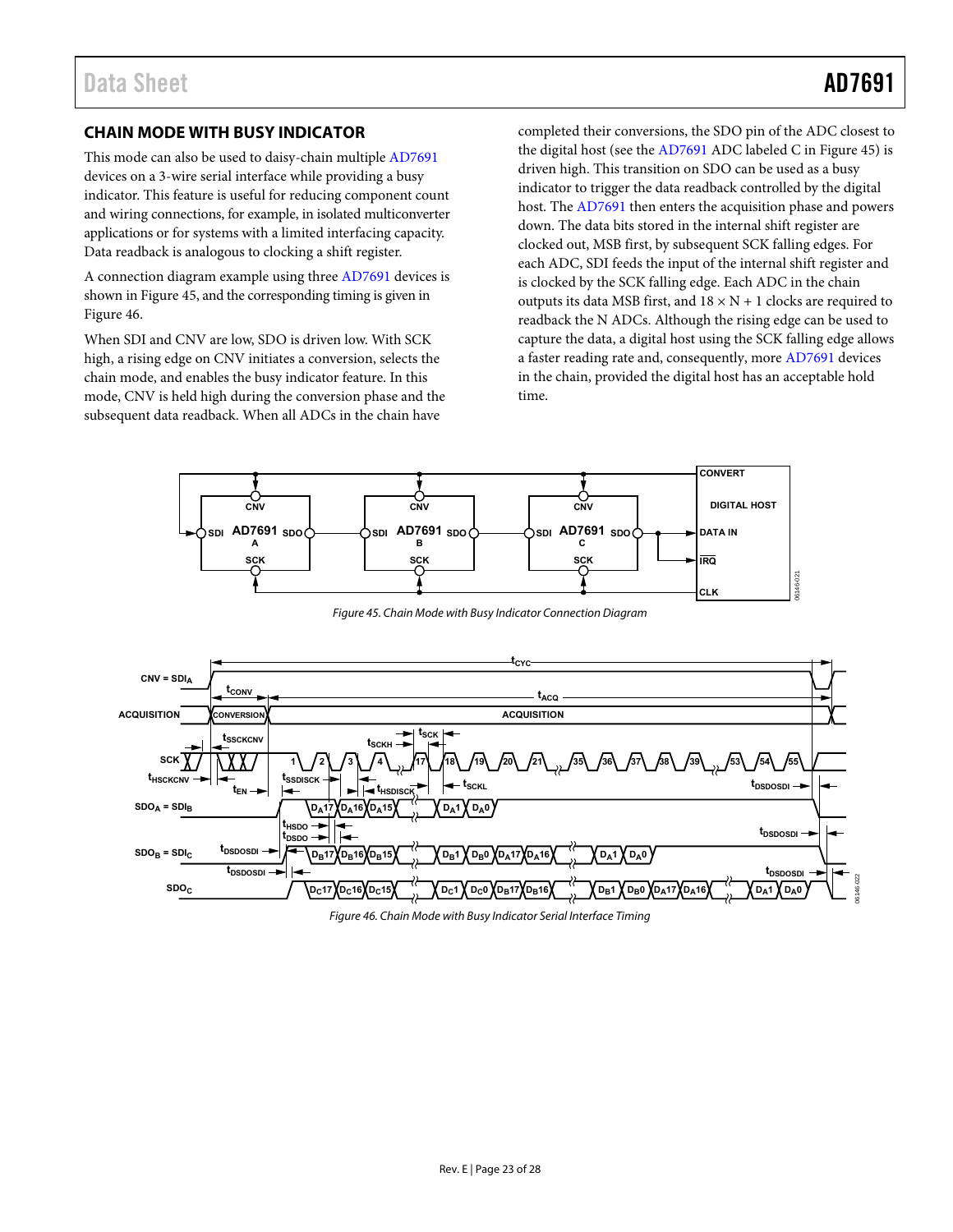# <span id="page-23-1"></span><span id="page-23-0"></span>APPLICATION HINTS **LAYOUT**

The printed circuit board that houses th[e AD7691](http://www.analog.com/AD7691?doc=AD7691.pdf) should be designed so that the analog and digital sections are separated and confined to certain areas of the board. The pin configuration of the [AD7691,](http://www.analog.com/AD7691?doc=AD7691.pdf) with its analog signals on the left side and its digital signals on the right side, eases this task.

Avoid running digital lines under the device because this couples noise onto the die unless a ground plane under th[e AD7691](http://www.analog.com/AD7691?doc=AD7691.pdf) is used as a shield. Fast switching signals, such as CNV or clocks, should not run near analog signal paths. Crossover of digital and analog signals should be avoided.

At least one ground plane should be used. It can be common or split between the digital and analog sections. In the latter case, the planes should be joined underneath the [AD7691.](http://www.analog.com/AD7691?doc=AD7691.pdf)

The [AD7691](http://www.analog.com/AD7691?doc=AD7691.pdf) voltage reference input, REF, has a dynamic input impedance and should be decoupled with minimal parasitic inductances. This is done by placing the reference decoupling ceramic capacitor close to, ideally right up against, the REF and GND pins and connecting them with wide, low impedance traces.

Finally, the power supplies, VDD and VIO, of th[e AD7691](http://www.analog.com/AD7691?doc=AD7691.pdf) should be decoupled with ceramic capacitors, typically 100 nF, placed close to the [AD7691](http://www.analog.com/AD7691?doc=AD7691.pdf) and connected using short, wide traces to provide low impedance paths and to reduce the effect of glitches on the power supply lines.

An example layout following these rules is shown i[n Figure 47](#page-23-3) an[d Figure 48.](#page-23-4)

# <span id="page-23-2"></span>**EVALUATING TH[E AD7691](http://www.analog.com/AD7691?doc=AD7691.pdf) PERFORMANCE**

Other recommended layouts for th[e AD7691](http://www.analog.com/AD7691?doc=AD7691.pdf) are outlined in the documentation of the evaluation board for the [AD7691](http://www.analog.com/AD7691?doc=AD7691.pdf) [\(EVAL-AD7691SDZ\)](http://www.analog.com/eval-AD7691sdz?doc=AD7691.pdf). The evaluation board package includes a fully assembled and tested evaluation board, documentation, and software for controlling the board from a PC via the [EVAL-SDP-CB1Z.](http://www.analog.com/EVAL-SDP-CB1Z?doc=AD7691.pdf)



*Figure 47. Example Layout of th[e AD7691](http://www.analog.com/AD7691?doc=AD7691.pdf) (Top Layer)*

<span id="page-23-4"></span><span id="page-23-3"></span>

*Figure 48. Example Layout of th[e AD7691](http://www.analog.com/AD7691?doc=AD7691.pdf) (Bottom Layer)*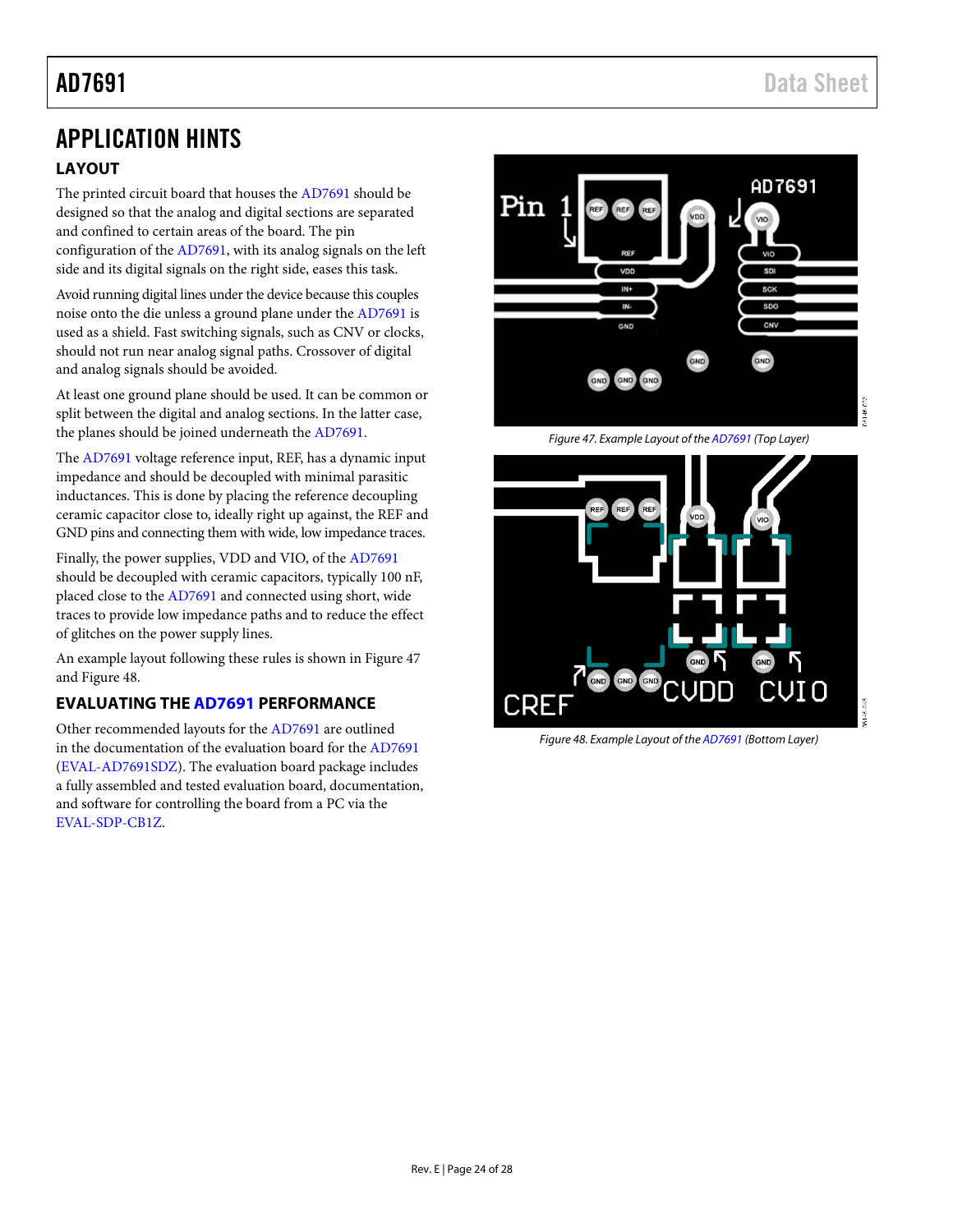# <span id="page-24-0"></span>OUTLINE DIMENSIONS



*Dimensions shown in millimeters*

## <span id="page-24-1"></span>**ORDERING GUIDE**

| Model <sup>1, 2, 3</sup> | <b>Temperature Range</b>           | <b>Package Description</b> | <b>Package Option</b> | <b>Branding</b>  | <b>Ordering Quantity</b> |
|--------------------------|------------------------------------|----------------------------|-----------------------|------------------|--------------------------|
| AD7691BCPZRL             | $-40^{\circ}$ C to $+85^{\circ}$ C | 10-Lead LFCSP WD           | $CP-10-9$             | C <sub>4</sub> E | Reel, 5,000              |
| AD7691BCPZRL7            | $-40^{\circ}$ C to $+85^{\circ}$ C | 10-Lead LFCSP WD           | $CP-10-9$             | C <sub>4</sub> E | Reel, 1,500              |
| AD7691BRMZ               | $-40^{\circ}$ C to $+85^{\circ}$ C | 10-Lead MSOP               | RM-10                 | C <sub>4</sub> E | Tube, 50                 |
| AD7691BRMZ-RL7           | $-40^{\circ}$ C to $+85^{\circ}$ C | 10-Lead MSOP               | RM-10                 | C4E              | Reel, 1,000              |
| EVAL-AD7691SDZ           |                                    | <b>Evaluation Board</b>    |                       |                  |                          |
| EVAL-SDP-CB1Z            |                                    | Controller Board           |                       |                  |                          |

 $1 Z =$  RoHS Compliant Part.

<sup>2</sup> Th[e EVAL-AD7691SDZ](http://www.analog.com/eval-AD7691sdz?doc=AD7691.pdf) can be used as a standalone evaluation board or in conjunction with th[e EVAL-SDP-CB1Z](http://www.analog.com/EVAL-SDP-CB1Z?doc=AD7691.pdf) for evaluation/demonstration purposes.

<sup>3</sup> Th[e EVAL-SDP-CB1Z](http://www.analog.com/EVAL-SDP-CB1Z?doc=AD7691.pdf) allows a PC to control and communicate with all Analog Devices evaluation boards ending in the SD designator.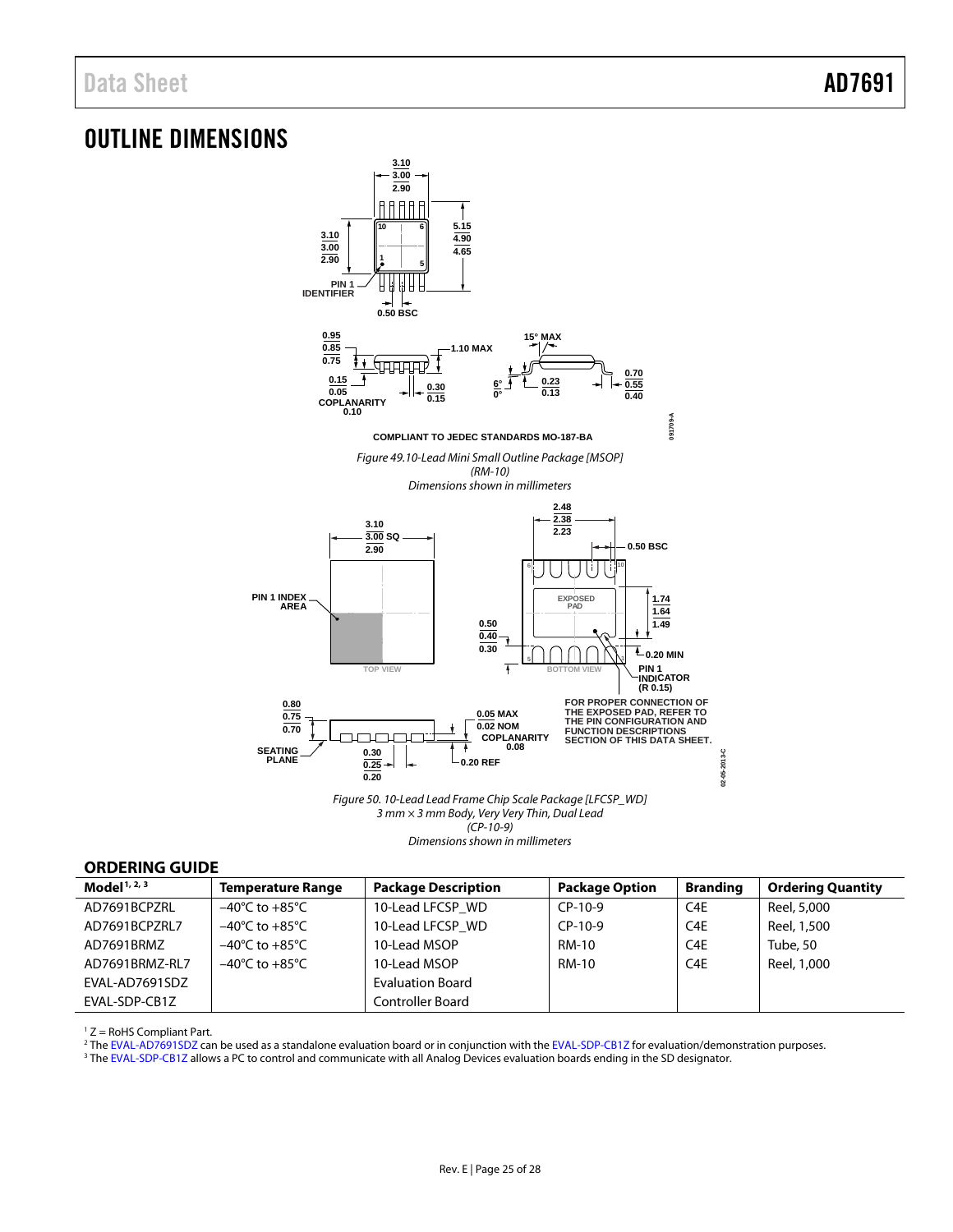# **NOTES**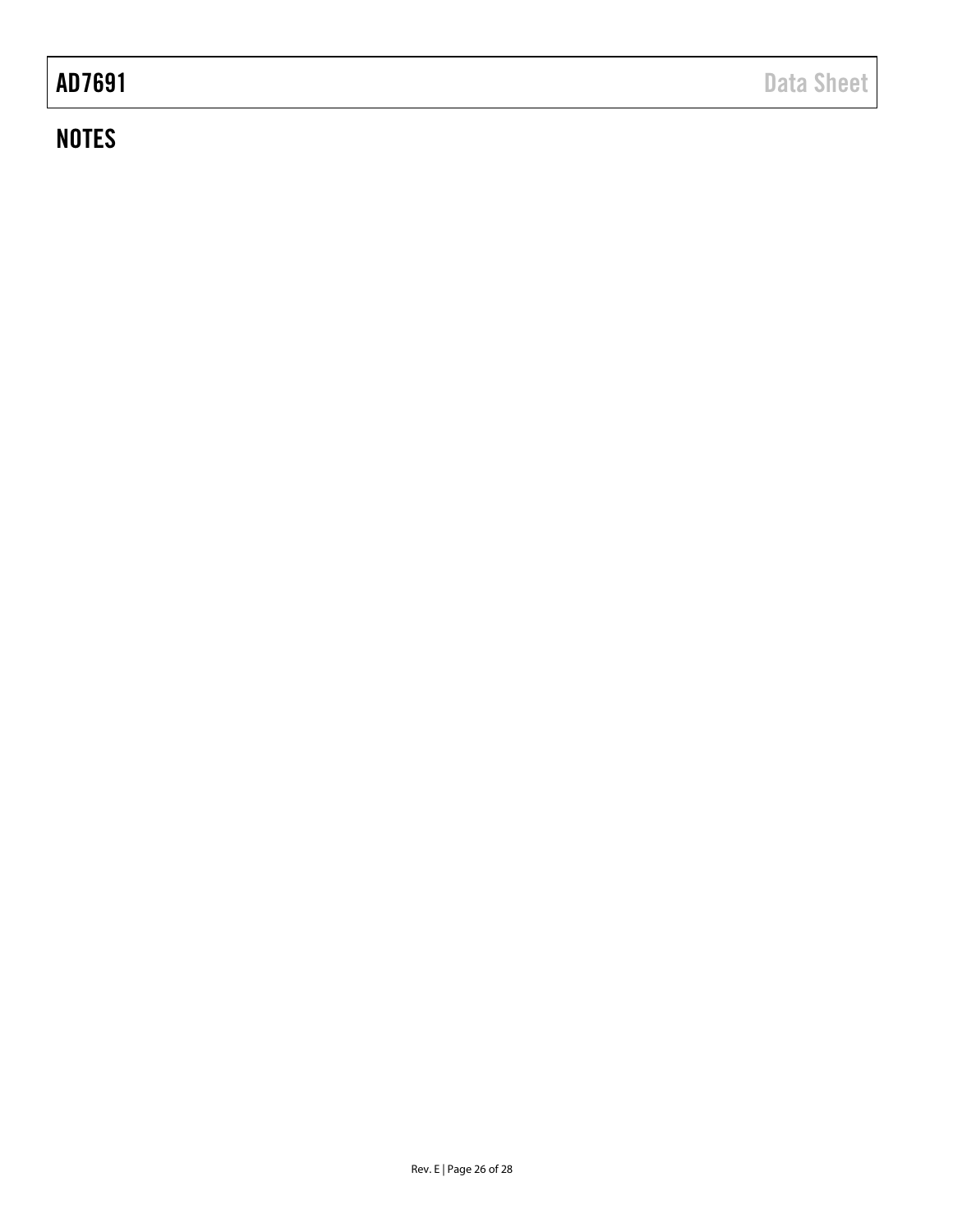# **NOTES**